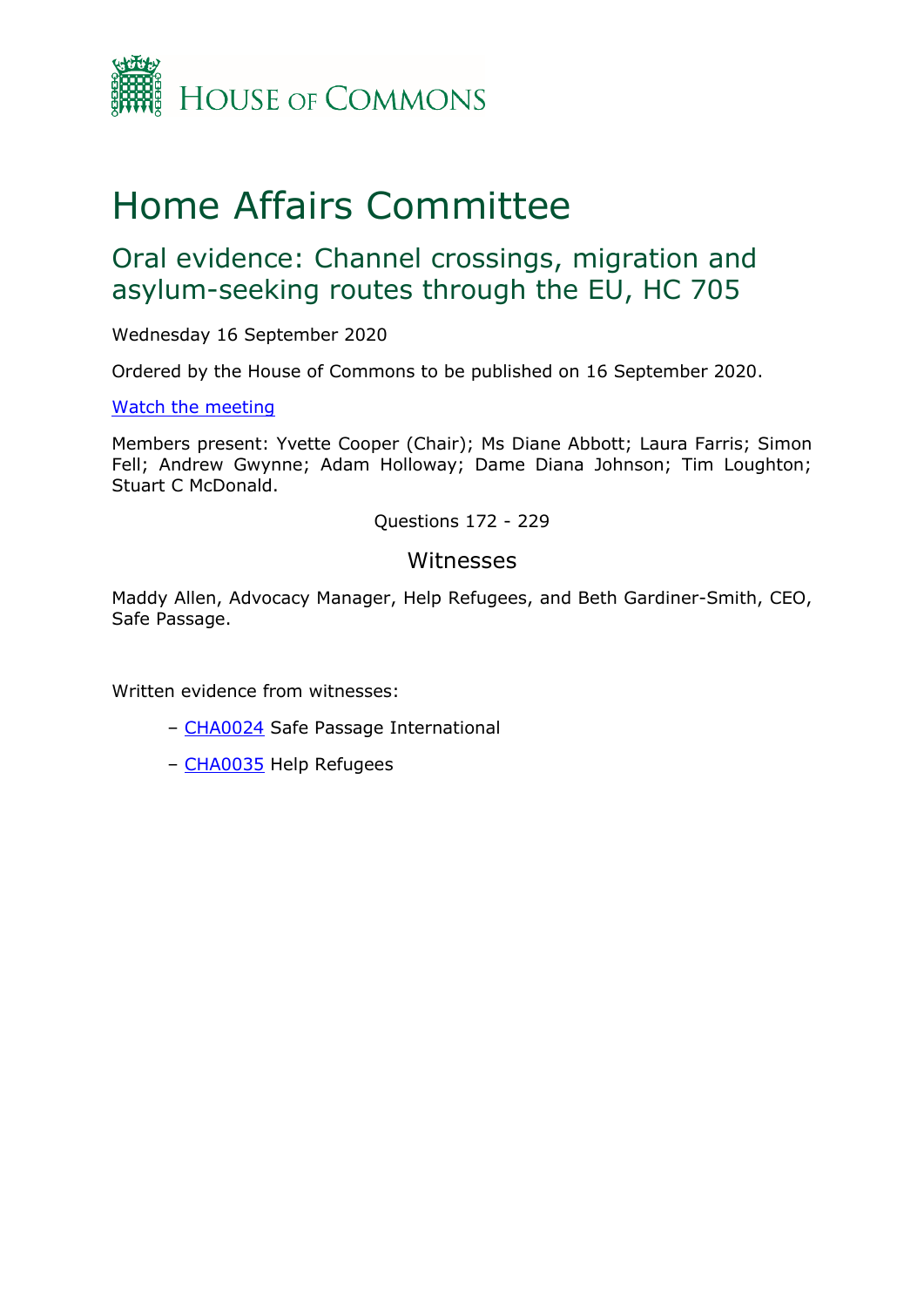

## Examination of Witnesses

Witnesses: Maddy Allen and Beth Gardiner-Smith

Q172 **Chair:** Welcome to this evidence session for the Home Affairs Select Committee's inquiry into channel crossings. Welcome to our witnesses before us today: Maddy Allen from Help Refugees and Beth Gardiner-Smith from Safe Passage. Also, as a point of information, Beth Gardiner-Smith worked in my parliamentary office in 2016 and also worked on the Dubs Amendment. I welcome both of you to our evidence session this morning.

At the organisations that you work with, who is it that you work with in the work that you do—very briefly—but also tell us what changing patterns you have seen among people who are trying to travel to the UK in order to seek asylum, Maddy Allen?

*Maddy Allen:* Thank you, and good morning. Thank you for the opportunity to speak today. Help Refugees has been on the ground in northern France since 2015. We are currently supporting over 10 projects between Calais and Dunkirk, providing a whole range of specialist support to unaccompanied children, women and families—food, material aid, shelter and housing, education and integration provisions.

I have been Field Manager for Help Refugees in northern France for over three years, living and working on the ground in Calais. During that time I have seen the situation deteriorate dramatically. At present—and these population figures are estimates because we have not been able to do a recent census due to the coronavirus pandemic, and there are no official figures released by the state—we estimate there to be between 1,900 to 2,000 displaced people sleeping outside in Calais, between 400 to 500 people sleeping outside in Grande-Synthe, and a large proportion of these are unaccompanied children, women and families.

As in August of this year, our partner organisations on the ground met 254 unaccompanied children just in Calais alone. The youngest minor at the moment sleeping outside tonight is 12 years-old, and our partner refugee service is also currently supporting five unaccompanied girls. In terms of women and family members, usually the majority of families are living in Grande-Synthe, in the informal camps there. We have seen this increase in Calais in recent months.

As of last week there were 142 family members in Grande-Synthe, 57 of which were children under the age of 12, and nine under the age of two. In Calais the previous week—obviously these figures fluctuate because of the number of crossings happening at the moment—there were 53 family members, 31 single women and the youngest child sleeping outside was just three weeks old.

As you can imagine, this presents incredibly challenging conditions. The living conditions continue to deteriorate, and I can go into more information further on in the session.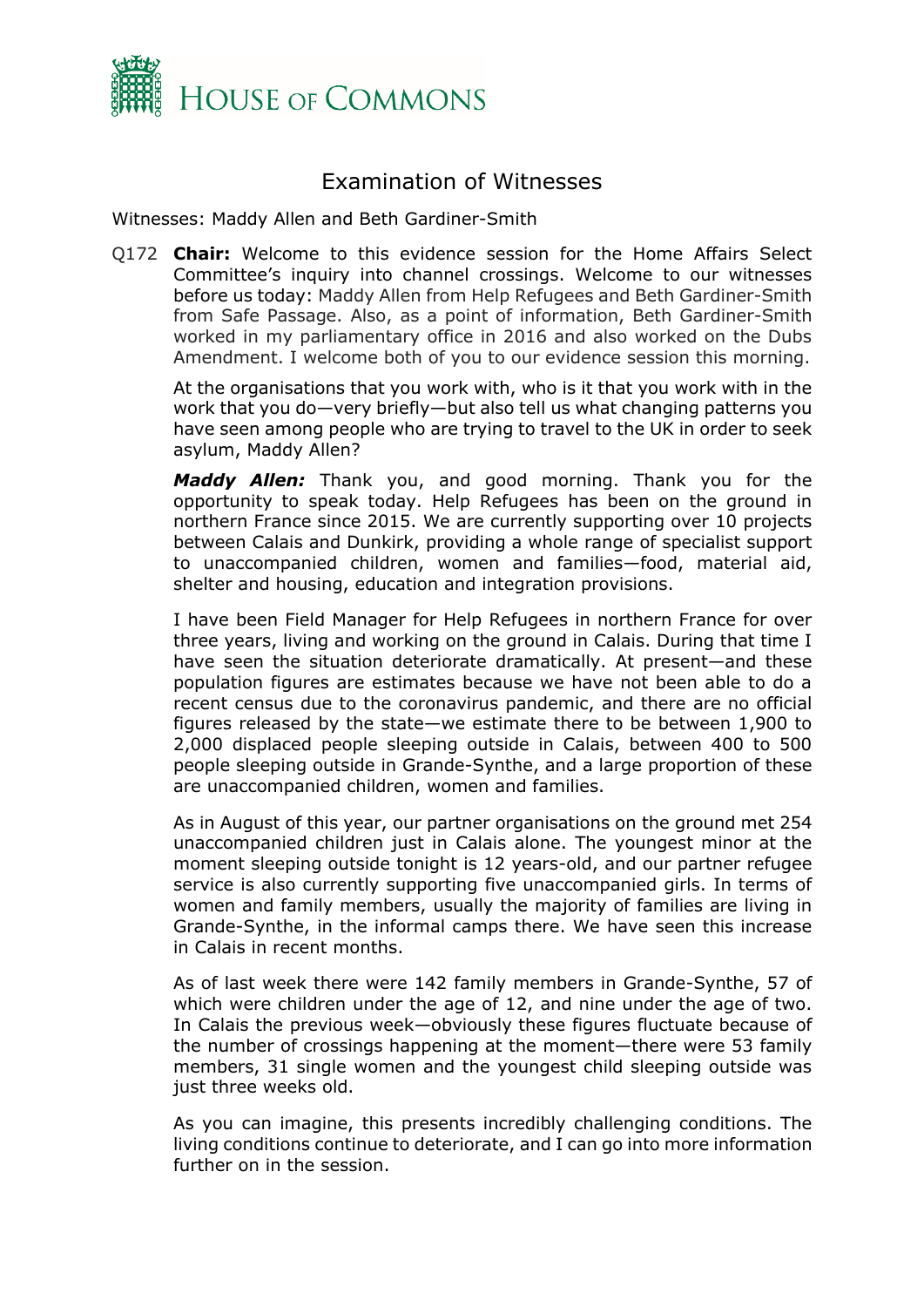

## Q173 **Chair:** Beth Gardiner-Smith.

*Beth Gardiner-Smith:* Yes. I am Chief Executive of Safe Passage International. We are an organisation that provides legal assistance to refugees in Greece and France and across Europe, principally to unaccompanied asylum seeking children who are trying to access the Dublin Regulation to reunite with family in other countries in Europe. We are the largest provider of legal assistance to unaccompanied children in France and over half of the cases of family reunions from France to the UK have been assisted by Safe Passage's work.

Maddy has spoken about the conditions in northern France in quite a lot of detail, and she obviously has very up to date figures on the population there. It does shift and move. In terms of the cases that we work on, what I can say is at the moment the major nationalities of the cases that we are working on are Afghan, Kuwaiti, Bedouin, Iranian, Eritrean and Ethiopian. Those are the main nationalities of cases in France that we are assisting currently.

That has shifted in the last couple of years. I would say we were previously seeing more Syrian and Sudanese cases, but of course you have to factor in that these cases we often work on for months and so there is a time lag between the population shifts and the cases that are then identified and sent to us for legal assistance.

In addition, I would say is Covid has had a huge impact on these children and their ability to access asylum and also safe and legal routes, and that has had knock-on implications for them, their movements, their ability to stay within the legal process as well, and I can come on to that in more detail.

Q174 **Chair:** Can you say why things have deteriorated? I will start with Beth this time.

**Beth Gardiner-Smith:** Yes. Covid has been a big factor. What happened at the beginning of the lockdown period right across Europe was that the ability to access the asylum process shut down completely. In northern France it was not possible to claim asylum, to register your asylum case for at least two months. After that things reopened but steadily, slowly and we are still seeing the backlog and the impact of that delay. That is the same in Greece as well and obviously right across Europe. Therefore, that has had knock-on implications for refugees and their movements across Europe as well.

What we have also seen is a complete halt on transfers of family reunion cases and any safe and legal routes. There were no transfers happening at all of family reunion cases to the UK for about a period of three months until a special charter flight was put on by the UK from Greece. From France these transfers only started happening again gradually from about June onwards. Again, we are still seeing a backlog of cases as a result of that.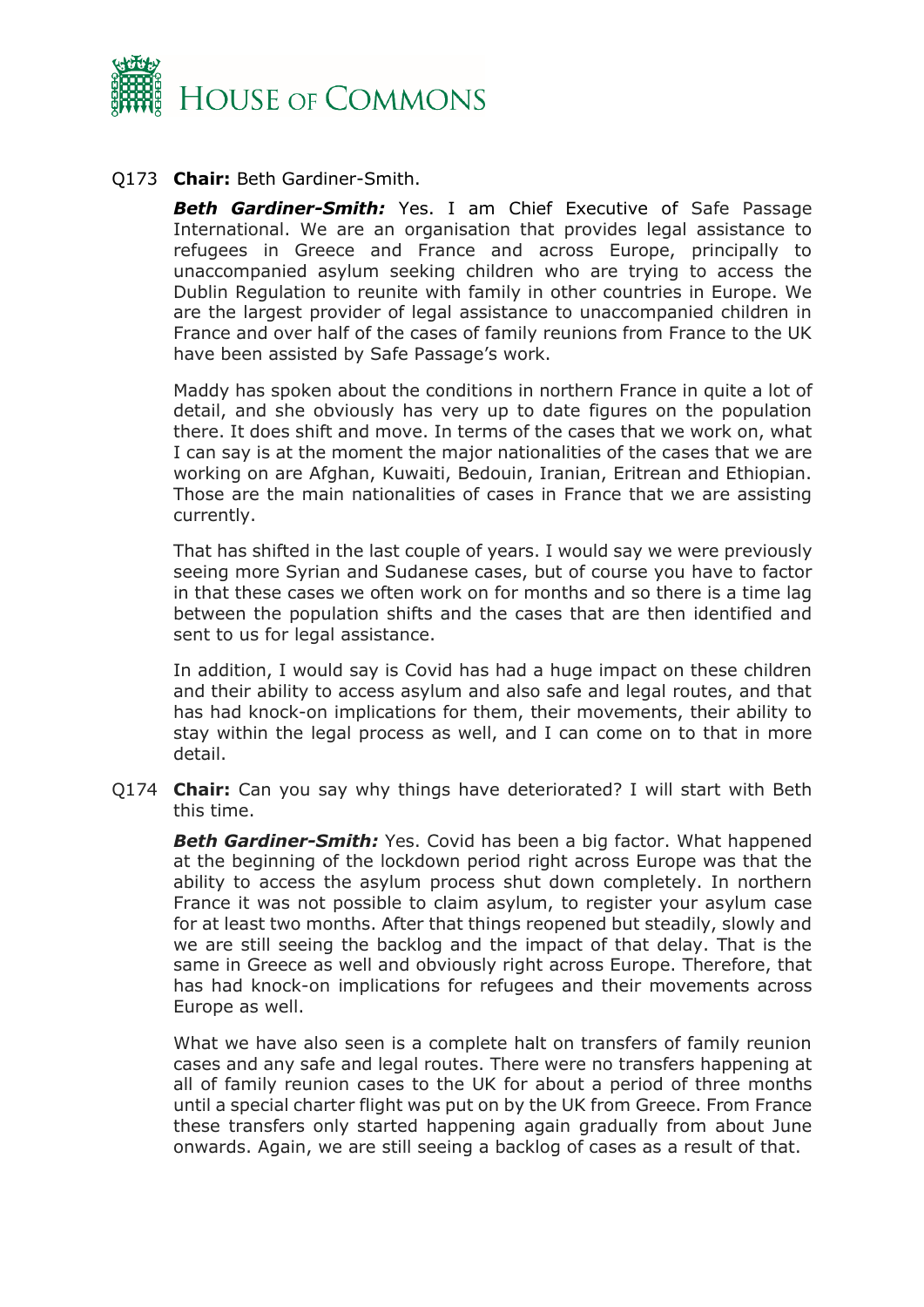

To give you an illustration of what that means in practice for some of the children trying to access these routes, we have a case that is deeply tragic in a way: a 15 year-old Afghan minor who we had been helping to try to reunite with his brother in the UK since February. What happened is we were able to identify him. He got moved to another department in the north of France, near the Grande-Synthe region. There were then delays because of Covid to his age assessment procedure. Everything just basically ground to a halt for this child.

Meanwhile he was waiting in the system. He was in the north. He did not know anybody and he was also hearing rumours about Brexit closing down safe routes for good, so as a 15 year-old child he was distressed. He was worried. He was concerned he would not be able to reunite with his brother. He was age assessed and verified as 15 eventually but unfortunately last week he disappeared. He absconded from the shelter he was in. We have not heard from him since. We suspect he may be now trying to make his own way to northern France. That could be on a boat.

Therefore, you can see the combined impacts that the delays, the pressure in the system, the complete halt of the procedures during Covid have had on people who do have a legal right to come to the UK. It has pushed them further into the hands of smugglers, unfortunately.

*Maddy Allen:* I would echo everything that Beth has said. Help Refugees works across Europe. We are the largest facilitator of aid to grassroots groups. We currently support over 60 projects in Greece and, as members may have heard last week, there was a horrendous fire in the Moria camp on Lesbos that has displaced a further 12,000 people there.

There are over 27,000 people currently trapped on the Greek Islands. The sea arrivals this year are high into Spain and Italy. As we see that migration route shift, we have an overall picture across the migration route because of the projects that we support through Greece, Italy and the Balkan route. As Beth has said, Covid has had a huge impact on slowing down movement. It is now starting to begin again but the conditions in lots of these camps are incredibly unbearable.

In terms of conditions on the ground in France, the forced evictions that happen are on a daily basis. There is incredibly heavy handed police intervention in northern France. These evictions that take place whereby authorities, police officers will come in. They will secure the area around an informal living space and often make arrests, seize belongings that are inside and move people out of the area that they are living in and then people can return later in the day. These have continued to increase in frequency since 2017 but this year they have continued through the confinement period in France. There were 388 of these police operations in an eight-week period during the confinement in northern France.

Obviously all of the procedures that we have to follow during this pandemic—social distancing, hand washing and improved sanitation—is not possible in a refugee camp. At present there is limited access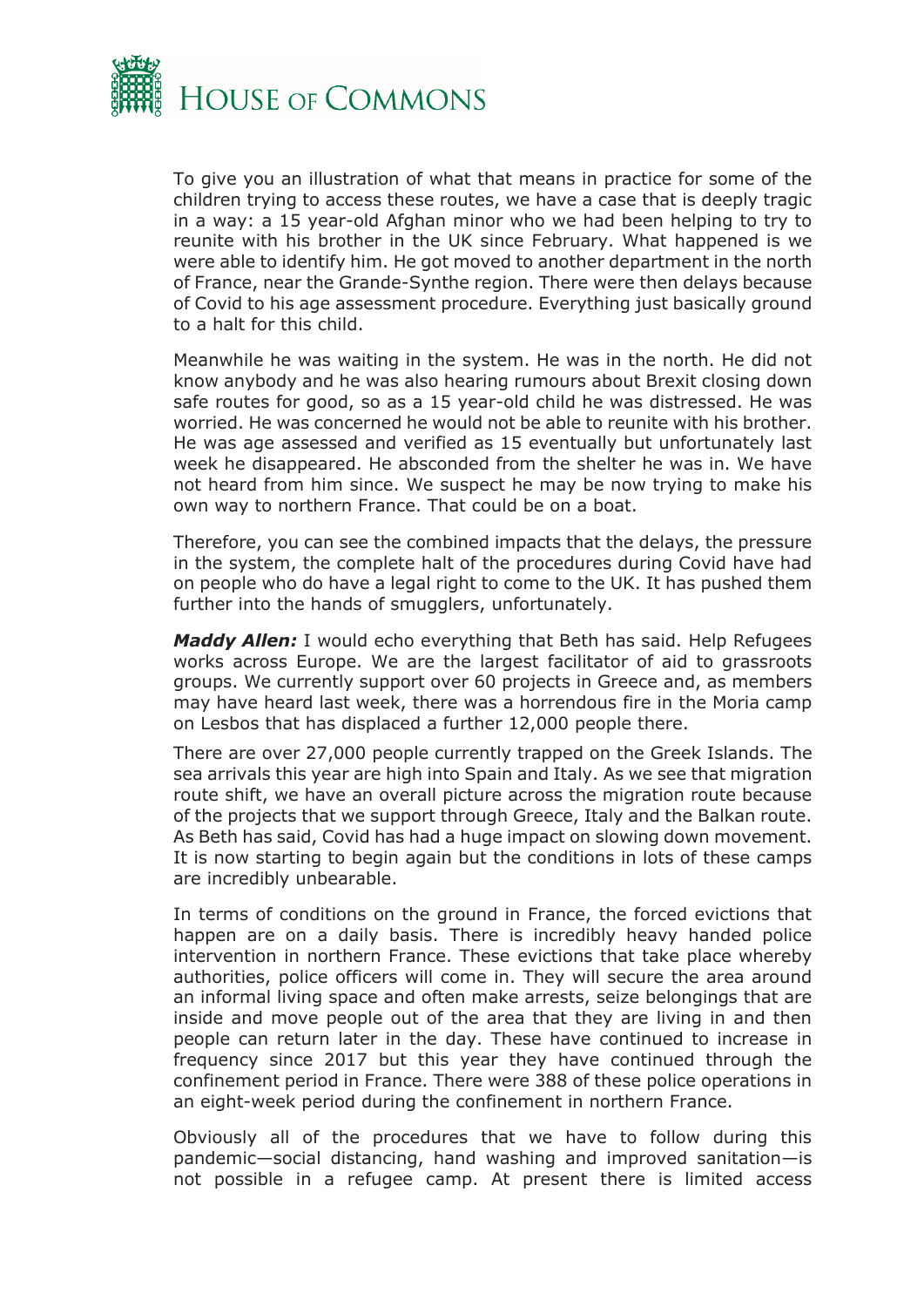

particularly to sanitation and water provisions. There is one water tap for 500 people in Grande-Synthe, and there is one 24-hour water point for nearly 2,000 displaced people in Calais.

These particularly large scale eviction operations that happened on 10 and 30 July this year have moved people much further away from that one water point. A lot of people are currently living over a 1 kilometre walk from that water. Therefore, we are seeing populations spread out much further down the coast. It is an incredibly transitory population. There are smaller camps further down the coast from Calais and Grande-Synthe up towards Brussels and down to Paris as well, but we have really seen continued harassment from the police of people that are living in these camps.

Q175 **Chair:** Just a brief point before I go to Simon Fell. What were the French authorities saying to people that they should be doing if the asylum system was closed for several months?

*Beth Gardiner-Smith:* There was a real lack of information. Actors were informed that if there was an asylum case they should contact their Ministry of Interior directly and then they would deal with it, particularly if it was a vulnerable case—they would then liaise with the department in question. Effectively, there wasn't really a functioning system. It wasn't known and it essentially was not accessible at all at that point.

**Chair:** Thank you.

Q176 **Simon Fell:** Thank you to our witnesses for joining us. Maddy Allen, can I pick you up on one of the points you raised, which was around the nature of the journeys that are being undertaken now? What is your view on how they have changed during the pandemic? Obviously we are focused on the boat crossings across to the United Kingdom but across Europe as a piece.

*Maddy Allen:* We have seen, as is the nature of this inquiry, obviously a sharp increase in the number of people who are making this crossing by small boats in 2020. That has become the main way that people are crossing. Interestingly, in a previous evidence session, Dan O'Mahoney the Clandestine Channel Threat Commander at the Home Office—named four main reasons why he believes that that change has happened.

First was the unprecedented weather conditions in recent months; secondly, the coronavirus pandemic halted freight and aviation travel; thirdly, a shift in global migration trends in general since 2015; and fourthly, protective security measures put in place that have displaced people away from where the juxtaposed controls are. Over the last five years, we have seen across Europe a shift in the way that people travel. It is obviously dependent on routes across the Mediterranean and across the English Channel. That is often done by small boat.

I wouldn't disagree with any of those reasons as to why we have seen this shift in the way that people are crossing, but I would maybe attach a slightly longer-term lens, particularly on that last point around protective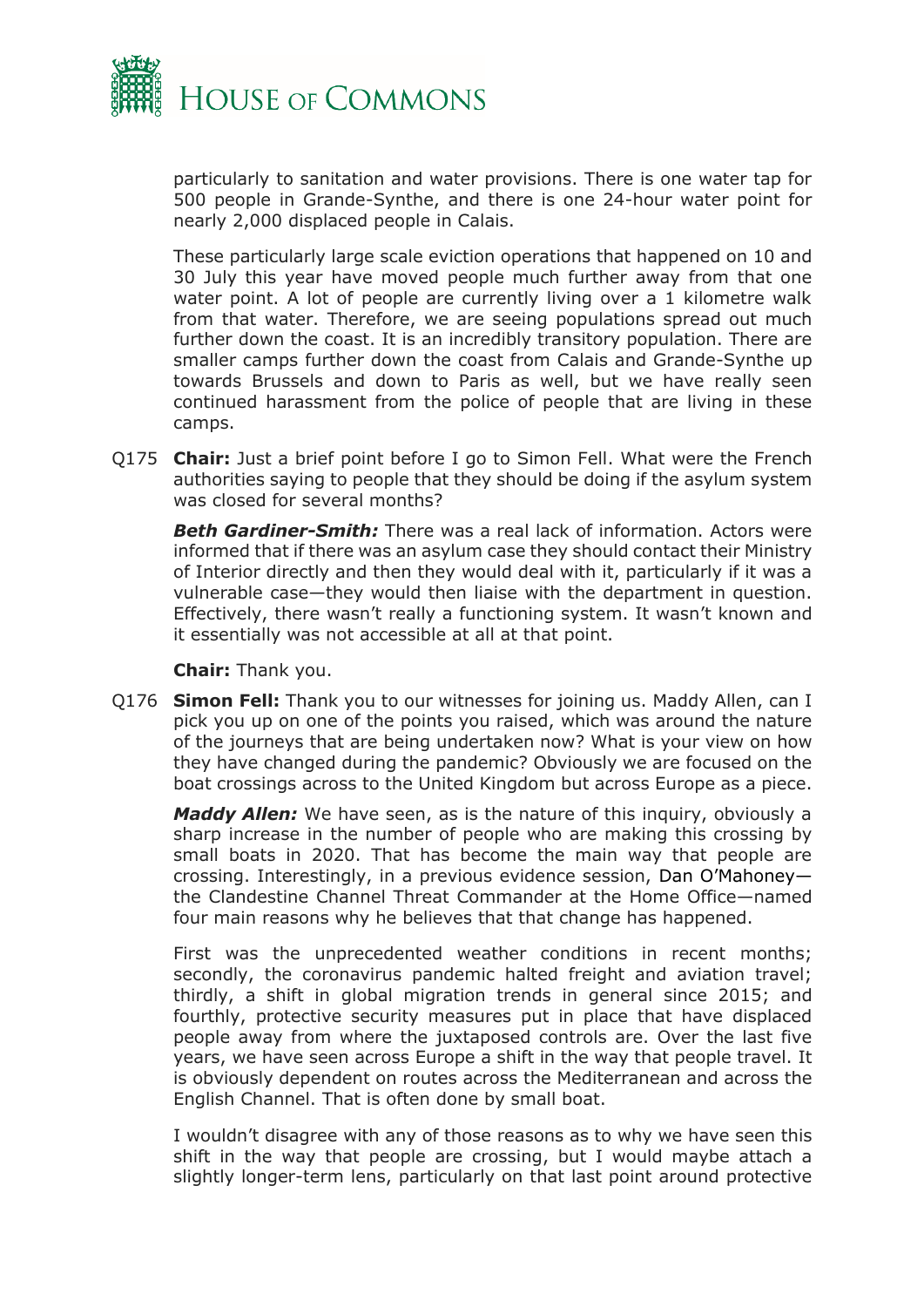

security measures. The UK's juxtaposed control agreements, which have externalised the UK's border into French territory, have seen a huge investment in security at the expense of the UK taxpayer in Calais, predominantly at the Eurotunnel and at Calais Port. These measures, where we see additional heat scanners, drones, fencing and dog patrols have closed down what we see as so-called safer, irregular routes.

This policy of border securitisation has had the opposite of what I imagine is the intended effect that the Home Office and their partners in the Ministry of the Interior in France have been trying to do, which is to avoid fixation points. There is a very clear mandate from the state that they do not want to repeat the jungle camp of 2015-16, the Sangatte camp prior to that. What we therefore see is that the UK has built a rod for its own back. In a previous evidence session, a Home Office official actually said that it has driven people to the beaches. This is a situation that has been created over a number of years through securitisation measures that have been put in place.

Q177 **Simon Fell:** Do you feel that the journey across Europe has also become more treacherous during the pandemic or is it just the pinch point across to the UK?

*Maddy Allen:* We have seen this throughout Europe. There is increasing border violence and the complete closure of borders—not that they were open, but the kind of closure of borders due to the pandemic and obviously the necessary restrictions that were put in place by health authorities. It has become incredibly difficult to make these crossings, whether that is between Italy and France, between all of the internal borders of France. Throughout the Balkan routes we are seeing a heavy far right presence operating but also Covid restrictions on the Croatian border, on the Bosnian border, on the Serbian border, so, yes, this is a journey that has become more difficult.

Q178 **Simon Fell:** Thank you. Beth Gardiner-Smith?

**Beth Gardiner-Smith:** Yes, I would just add to that. We have seen that the movement of people into Europe through the main migration routes has dropped dramatically, most likely as a result of Covid.

If you look at general population trends, we have seen significant reductions in the numbers of people crossing via the Aegean to Greece from Turkey or via the land border there as well. We have seen an increase in those crossing to Italy but it is not comparable. Therefore, you do see that Covid has had an impact right across the board when it comes to the movement of people.

Maddy mentioned the border between Italy and France as well, which is one of the routes that people take. We have seen illegal push backs in many respects of children who have had their documents taken from them or they are told they are not 18 by border guards who have no professional expertise to determine whether a child is a child or not. There are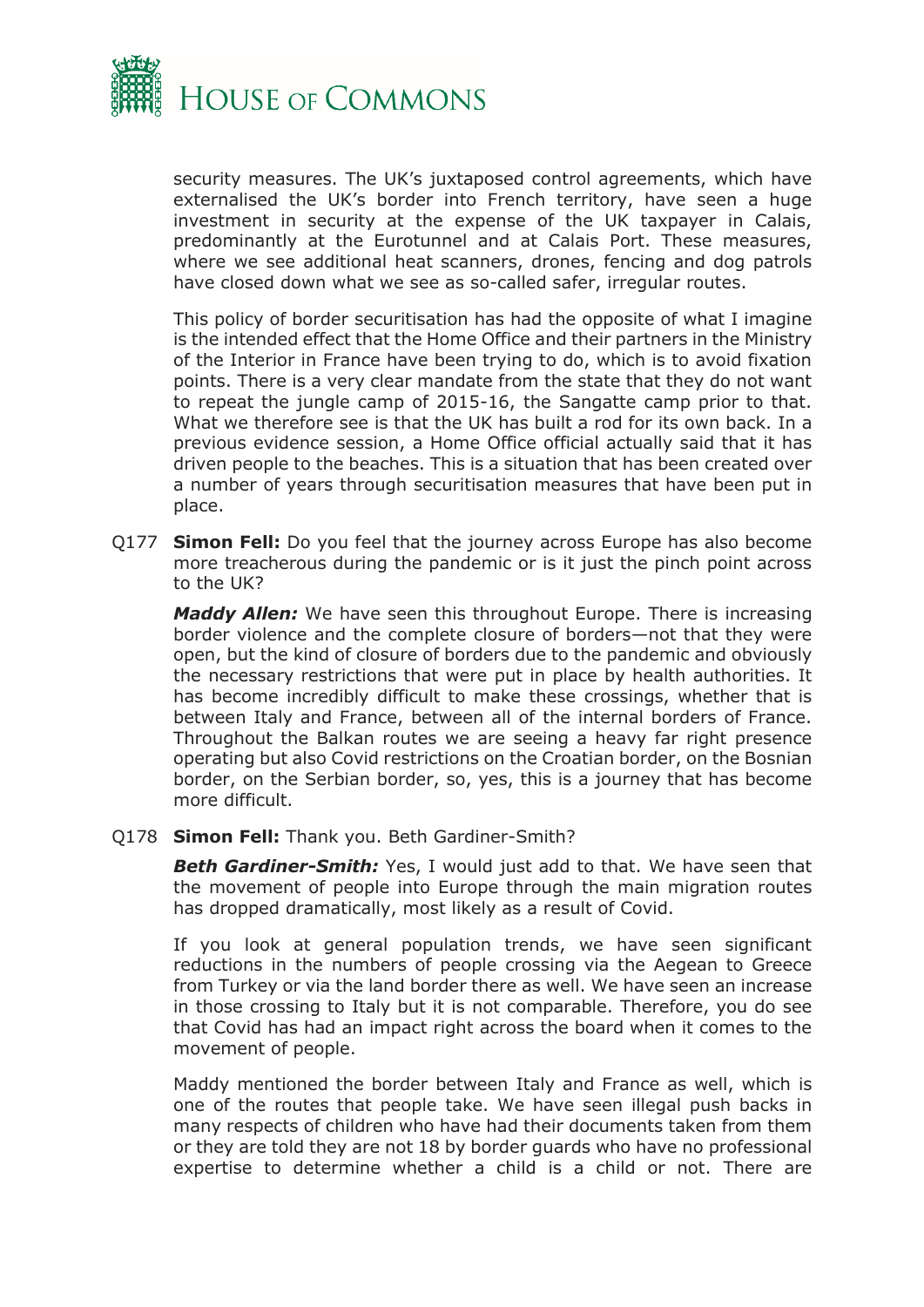

challenges for unaccompanied children right across Europe, but in general the general movement of people has decreased because of Covid.

Q179 **Simon Fell:** Is it your expectation that we will move back to the more traditional routes of travel as the impact of the pandemic lowers?

*Beth Gardiner-Smith:* It is very difficult to say, but what we know is that once a route is established it becomes an established route, and so I wouldn't like to say that once Covid restrictions have been lifted, once we see the movement of freight and lorries across the Channel again, as they were pre-Covid, you will see a reduction in the boats.

As I said before, I do think that the general confinement in France, the lockdown in France, has also had a combined impact on what we have seen pushing people into take these more dangerous journeys. Essentially, the few legal options available to them have been closed down for a period of time.

Q180 **Simon Fell:** Thank you. Maddy, you talked about pinch points being created as a result of Government policy; I am interested in what you think might be a better solution to managing this.

*Maddy Allen:* Primarily—and Beth will go on to this in more detail—while we have these juxtaposed controls in place and we have placed the UK border on French soil, without a safe or legal route of passage to be able to make that journey, these irregular or illegal journeys as they are described are the only option.

We have to create safe and legal routes of passage. Combined with that, there are a number of things that can be done to work with the French authorities to improve conditions on the French side. The conditions that people are living in; the complete lack of adequate child protection systems, which I can go on to, and the lack of adequate reception centres and spaces in accommodation centres. This can be worked on.

In relation to inadequate shelter, we have a team of human rights observers who are present during these police operations. Just to throw in a few more figures. They were present in Grande-Synthe and Dunkirk these figures are pre-2019—and they observed sheltering operations. This is where buses arrive to take people off to reception centres where they can initially have respite but then secondarily enter the French asylum system. Out of 148 days per year where that was available 2,453 people presented themselves at the allocated bus stop wishing to be sheltered and over half—1,345 people—were turned away and 53% of those people turned away were families. These are people who want to access accommodation, want to access safety and protection in France and there is inadequate provision in place.

I think there are a number of solutions to this issue. There is no one solution to this. We have to have safe and legal routes of passage but we also have to end the systemic police brutality that we experience and witness in northern France alongside improved accommodation options.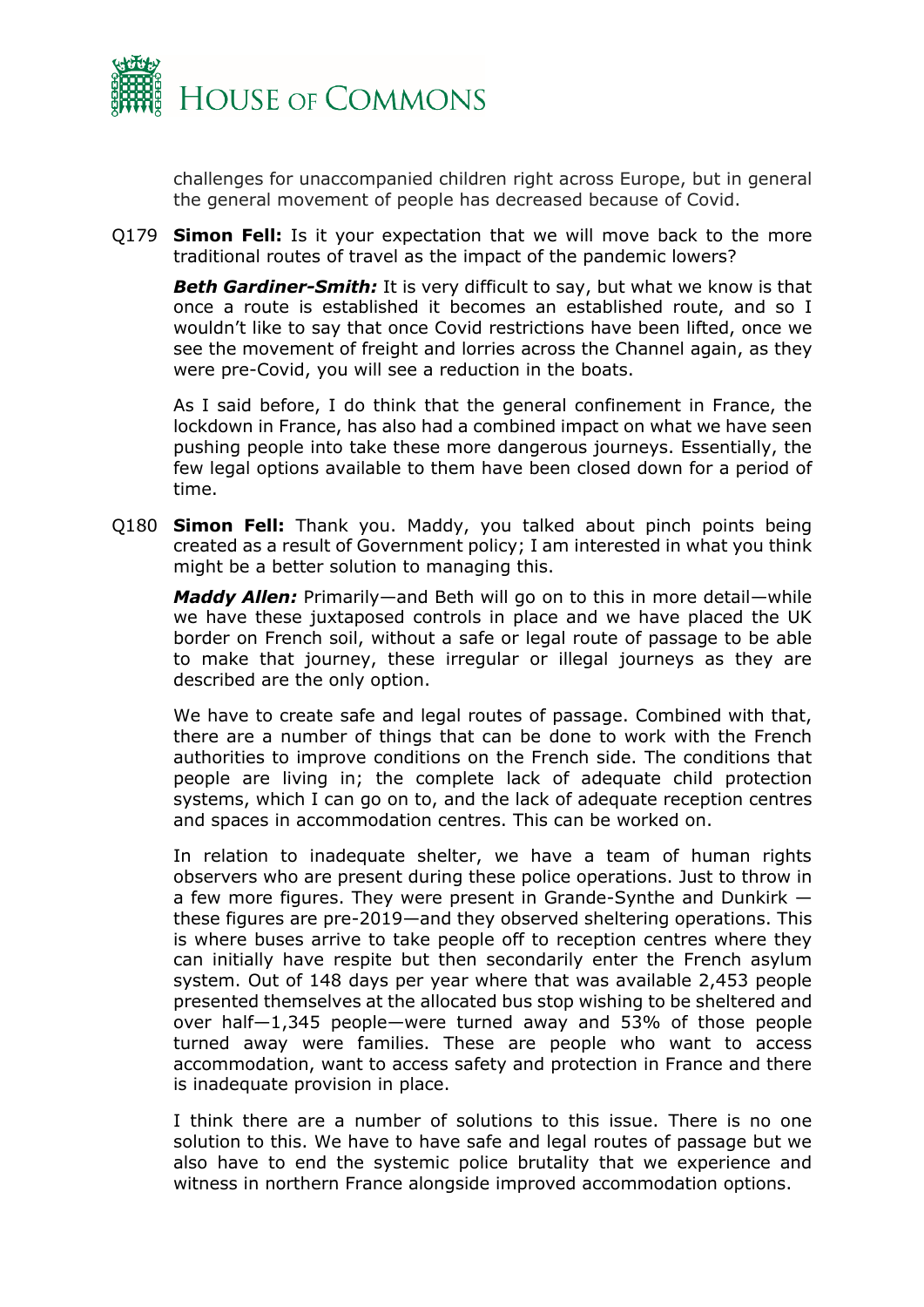

Q181 **Simon Fell:** Thank you. Beth Gardiner-Smith, do you want to come in on that?

**Beth Gardiner-Smith:** Yes. There are lots of points to pick up on there. One of the interesting things that I think we say, picking up on this idea of safe and legal routes but also encouraging people into the system, is that with the Dubs scheme that closed earlier this year we know from the children centres in northern France—from Saint-Omer, which is one of the main shelters just outside of Calais—that what Dubs did was not just provide a safe route for a specified number of children. It also encouraged children to come into the system. They saw it as really important child protection because so much of the job and the battle is to try to encourage children who have been—

Q182 **Chair:** We will try to fix the technical issues. Try again now.

**Beth Gardiner-Smith:** I do not know what you heard, but essentially I was saying that actors in France saw the Dubs scheme as an important child protection tool when it was in place. What it did was encourage unaccompanied children to come into the system. Not all of those children would end up being transferred to the UK but they were there in a shelter long enough to be talked to by qualified social workers to, in many cases, be persuaded to stay in France and claim asylum in France. They had long enough with those children outside of the informal settlements, outside of the control of smugglers in many cases, to then do the difficult work of persuading these children and encourage them into a system that they deeply distrust because of their treatment and their experiences along the route.

It is just one example of why safe and legal routes to the UK are important. They are important for those people who have a valid reason to come to the UK but they are also important as a child protection tool, and as an opportunity to encourage people into the system as well.

#### **Simon Fell:** Thank you.

Q183 **Tim Loughton:** That last point was really interesting about the success of the Dubs scheme. What you are particularly saying, Beth, is that a Dubs 2 and a more elaborate and extended version of it would solve quite a few of the problems, particularly among the most vulnerable children?

## *Beth Gardiner-Smith:* Yes.

Q184 **Tim Loughton:** What most people will not understand, quite rightly, is why so many people are risking the perilous journey across the Channel, why they are prepared in too many cases to live in these horrible, squalid conditions, which we have all seen in the camps around Calais, rather than apply for asylum in France or whichever country they first made into the EU. Why is it? What is the draw? What are the reasons you see for those people who desperately want to come to the UK and are prepared to use these hazardous—if not illegal—routes? Beth, do you want to go first?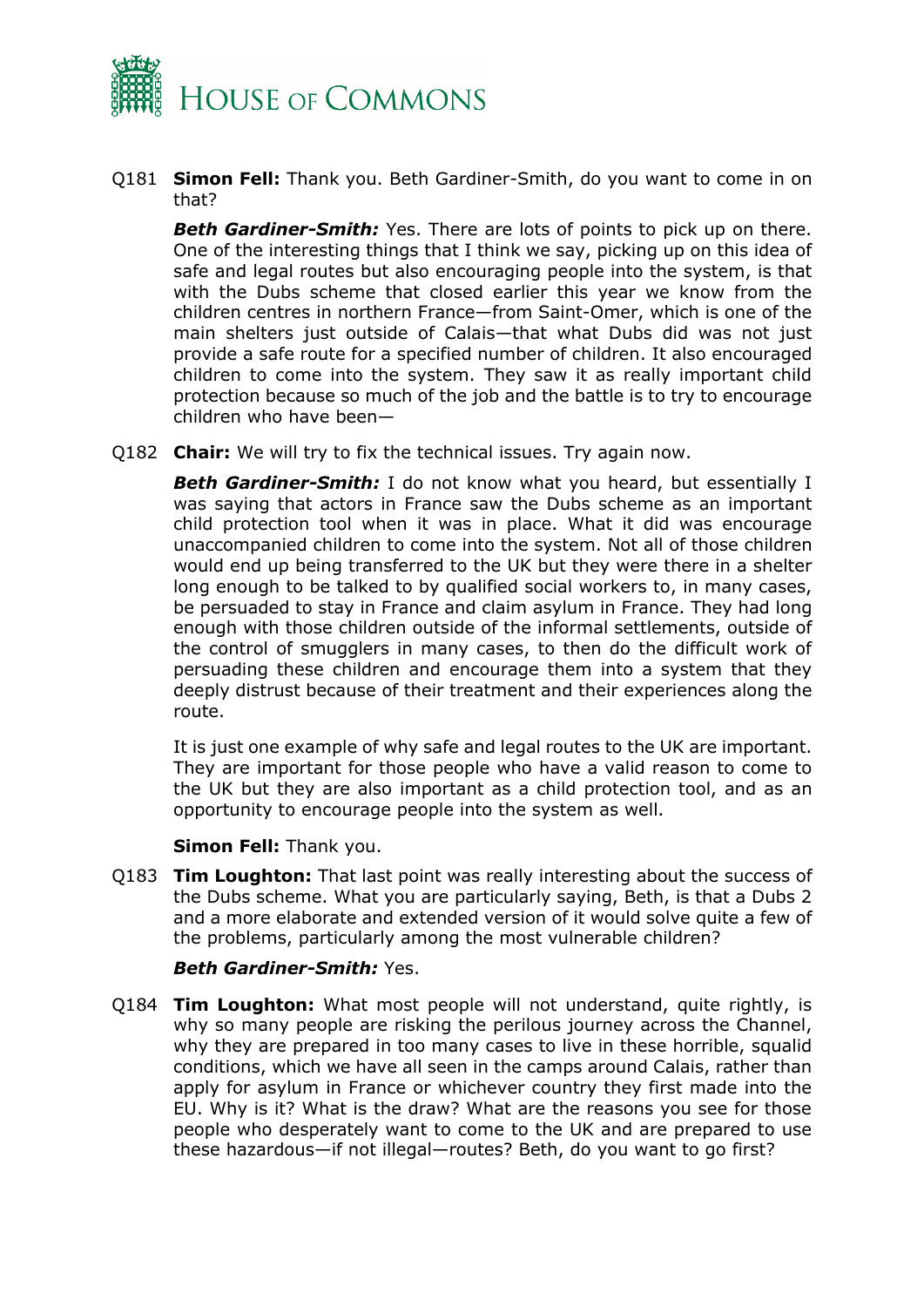

**Beth Gardiner-Smith:** Yes. There is no one answer, no easy answer, to that question is what I would say first. There are multiple factors and there are some important factors at play. Family is obviously one of them. It is a key driver for people to want to reach the UK. Then it is partly because there are too few routes that will enable them to reach the UK. Our family reunion rules under the immigration rules are not broad enough in scope to cover many people. They are broader once you reach Europe but they are still sometimes very difficult to access.

Also, if you think more broadly than that, a lot of these people will have family but it will be distant relatives. It will be a second cousin or it will be somebody who does not currently fit within the criteria of the Dublin Regulation. Yet that is an important link for them. If you are an unaccompanied child and you are making this dangerous journey, you have been forced to leave your home. Where would you try to reach? You would try to reach the country where you knew you had family and community links.

To give you some figures as an example, Maddy was quoting figures from August that the organisations on the ground provided. The Refugee Youth Service I think has current figures in relation to the number of children who have declared that they have family in the UK, who are currently living in these informal settlements. According to the Refugee Youth Service, that is around 11% of the unaccompanied children in northern France. However, they have to discount all those children who tell them that they have extended family in the UK, who are not within the current legal categories and also family in the UK that may themselves be undocumented.

When you look at that broader picture, family is a big driver but at the moment quite a few people do not fit within the rules. If they do fit within the rules they are often very difficult to access and—giving you the example of the story of the 15 year-old Afghan boy before—there are consistent delays within the process that then drives them to seek quicker and alternative routes to the UK that they have been told by many people work.

Q185 **Tim Loughton:** Again, I think we would all agree that there is serious delay and bureaucracy in the system and—having been to Athens and worked with your Safe Passage people there, who do a great job—how long it takes to identify somebody who is eligible to come to the UK and then eventually place them in the UK is really frustrating. That needs to improve.

Maddy, roughly how many do you think of those who are coming across in boats, which is primarily what we are looking into at the moment, genuinely do have either one eligible family connection under the Dubs scheme? We can have another session on post-Dubs, and of course we have worked with the Chair and others to try to get amendments to assure that we do have a post-Dublin scheme, but how many of those who are coming across in the boats genuinely have legitimate family reunion criteria to come to the UK? How many of them have family connections they will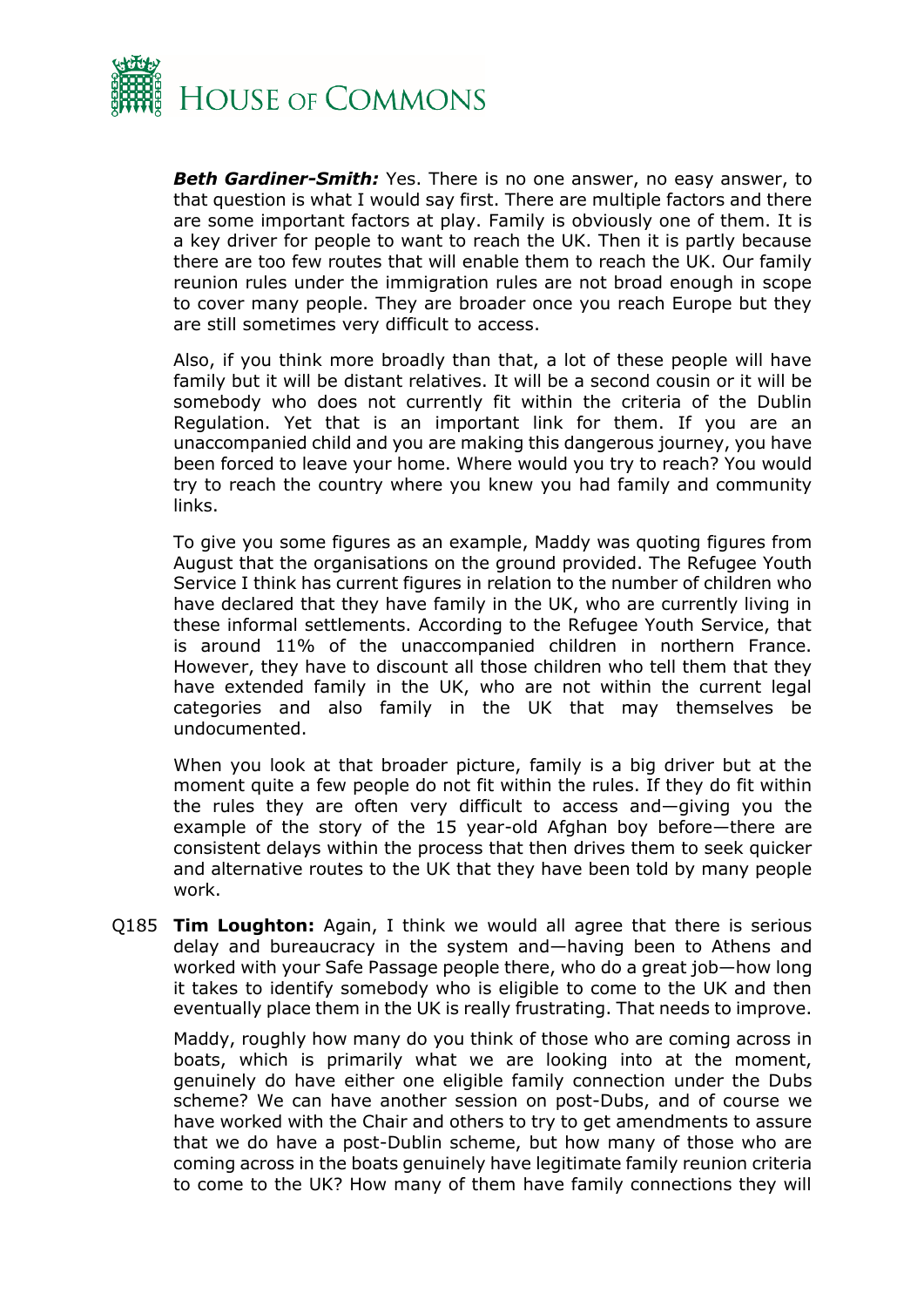

claim but don't count under the current criteria? How many of them just don't have any connections at all but they just want to come to the UK for whatever reasons, because it is better than France for what reason they see?

*Maddy Allen:* In terms of the figures I would give, they would be the same as Beth in terms of the number of children that have declared to us that they have a family link that would be eligible under the current criteria. It is not for me to assess how genuine—and I find that a concerning term someone's claim would be to come across in a boat to the UK. There are obviously numerous reasons why people are leaving their countries of origin, why they are travelling to Europe, a lot are settling in other countries that are not the UK.

Those that are travelling across to the UK, a fair and just asylum system would assess whether they have access to protection in the UK. Obviously we know that people are leaving for numerous reasons. The majority population at the moment in Calais are Sudanese, Afghan and Iranian. Eritrean people are leaving due to enforced military conscription, war, civil unrest—

Q186 **Tim Loughton:** I am not trying to press on why they have left their country of origin. That is not the issue. The issue is: why specifically have they gone through such traumatic circumstances and then often at the hands of people traffickers to come specifically to the UK, unless they have a very strong and exclusive link to people already in the UK?

Again, what I do not understand—and you made a comment about reception centres—why would more people not want to go to reception centres where the conditions are clearly better and where the rate of people then properly applying for asylum, I gather, is much greater? We have paid quite a lot of money towards those reception centres. What is going wrong with the reception centres and what is mitigating against people getting into those reception centres? Is it a shortage of spaces or are they being prevented from doing so in some way or what?

*Maddy Allen:* On that point around reception centres, the figures that I previously gave are in relation to the number of rejection of spaces, so the population is too high for the number of spaces that are available. A lot of these reception centres are far away from the northern France coast, so there seems to be this quite bizarre tactic of trying to move people really far away so they do not have the capacity to be able to travel back again should people want to make that journey. Often people will stay in these reception centres for a short amount of time.

We would advocate for people to be able to be inside and be in safe accommodation. Often with unaccompanied children—and just in the Pasde-Calais region the main accommodation centre in previous years has been full and there has not been enough space in it. What we have seen and if I use the example of recent months—is that 68 children were successfully transferred into that centre in August by associations on the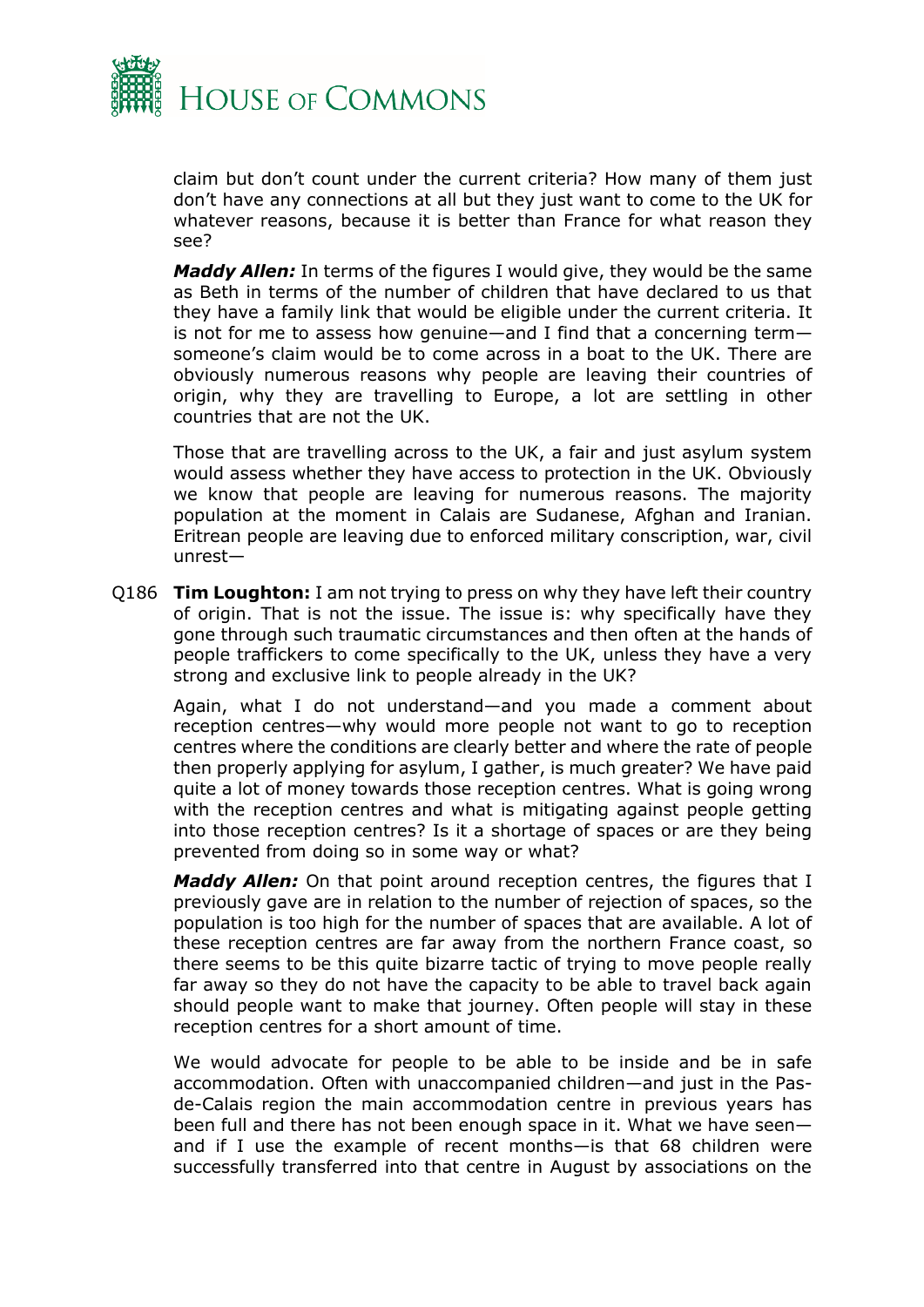

ground; 63 of those children were done by a service that operates predominantly at night time.

The way we can access these children has dramatically changed since these large evictions. There used to be these fixation points around perhaps state food distributions, the water point where people would access showers and the state mandated teams that go out and try to find these children and identify new arrivals were able to know where children would be at certain times of the day. Those staff were not there at 5.30 in the afternoon. In the evening, often when children are arriving and have been dispersed far out of the city centre, it is incredibly difficult to find these children so we have to think how people are accessing these centres.

They can stay in them for five days just as respite care before they then have to enter an age assessment process. This age assessment process then draws them into the French asylum system and if—as you have said and as Beth described—people have either family links that you would describe as genuine or further community links or reasons to come to the UK, people are likely to leave these reception centres within that space of a week to two weeks to begin trying again.

Q187 **Tim Loughton:** The final point is this: we have identified two key things that could improve. One is a new Dubs-type scheme very clearly focused on vulnerable children, and preferably children who have not had to make that terrible journey from camps around Syria or parts of Africa or wherever; and, secondly, to improve access to and attractions of the reception centres.

In terms of the people coming across, we heard from Roger Gough, the leader of Kent County Council, that the vast majority of minors coming across in the boats are teenage young men of around 16 or 17, very few actually below that age interestingly. It is very rare that young children the babies and others—come across in those boats. You said just now, Maddy, that these illegal routes are the only option for people to come across, so what are you actually advising the people that you come across, those 16 or 17 year-old young men, in slums around Calais or even the reception centres? What are you actually advising them to do?

*Maddy Allen:* First, we do not provide legal advice. We are not legally trained so we can only provide information about access to asylum in France. It would always be preferable for someone to remain safe. I think we can all agree in this room that these crossings are incredibly dangerous and preservation of life remains key, and Help Refugees' partners are there to provide humanitarian assistance in an incredibly difficult situation.

We would advise the people to be able to access these reception centres, ideally access legal support and legal advice, both of which are incredibly under-resourced and limited, and also for safe and legal routes to exist so that people would be able to make those crossings in non-dangerous ways.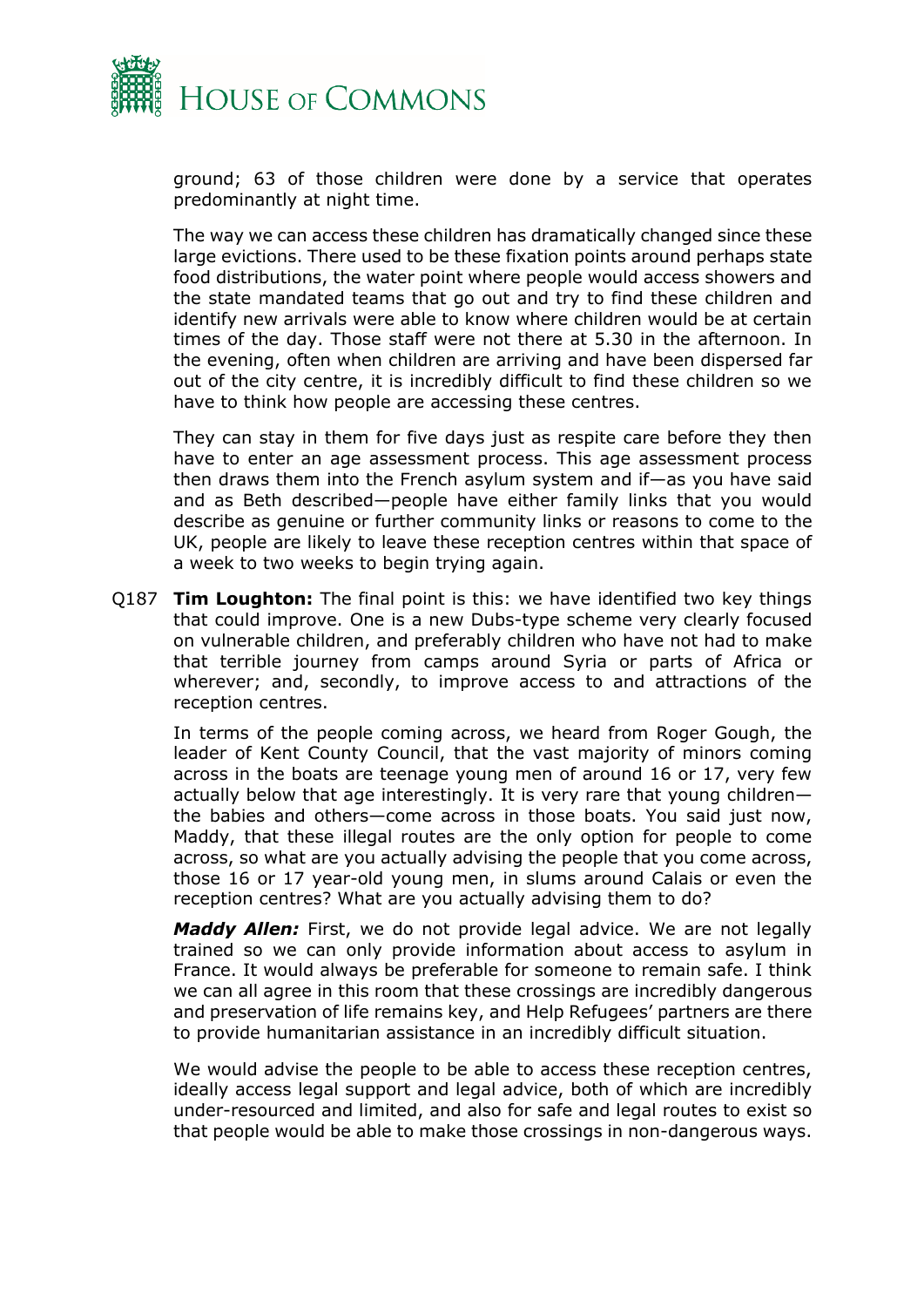

**Beth Gardiner-Smith:** Yes, I would just add to that, if we are thinking about ways to bring children into the legal system, it is so important to have trained, expert providers of information and support to these children. We have two state mandated organisations working in the Grande-Synthe region and in Calais at the moment, both with a mandate to do outreach to unaccompanied children, as Maddy described, to try to identify them and then encourage them to come into the accommodation centres.

In Grande-Synthe, the organisation involved or mandated to do this work is also present at many of the evictions that happen. In many cases it is not done by social workers, trained child protection workers and, therefore, it is a really confusing message sent to these young people about who these people are and what they are trying to do. You have to remember these that people—not just the young people, not just the children, the teenagers but all of them—most of the people are absolutely terrified of being returned to their country of origin.

Therefore, it is a really difficult job but it is a most important job. It needs trained expert professionals to work with these individuals to encourage them into a legal system, and persuade them that that legal system is not then going to penalise them and send them back to their country of origin but will actually help them regularise their status and come into the system. That is particularly important for children, so one thing that could be improved is that investment in expert, child protection professionals who will go out and do that outreach with children.

**Tim Loughton:** Yes, thank you.

Q188 **Laura Farris:** I would like to pick up on a couple of the things that you said in your answers to Tim Loughton. These are points of clarity that are going to be important because we have to make findings of fact in our report. Last week we had Jenny Coles come and give evidence. She is the President of the Association of Directors of Children's Services. She was asked: how many unaccompanied minors that we see nationally have relatives here in the United Kingdom? Her response was, "In our experience, very few of the unaccompanied asylum seekers we have been talking about today. Some have, but on the whole they are here on their own".

My question to begin with is also for Beth. You cited a refugee group; I am not sure I got the full name. You said that they had identified that 11% of people did have some sort of family connection. That would suggest that 90% don't. Can you help the Committee with why that 90%—if that is indeed the correct statistic, but it would appear to be consistent perhaps with what Jenny Coles is saying—are making the journey?

**Beth Gardiner-Smith:** Absolutely. Just to qualify that statistic, what I should have gone on to say is that that 90% is based on just the categories that we know would be eligible under the Dublin Regulation. A study that Refugee Rights Europe did late last year of the unaccompanied minor population in northern France showed that around 20% of the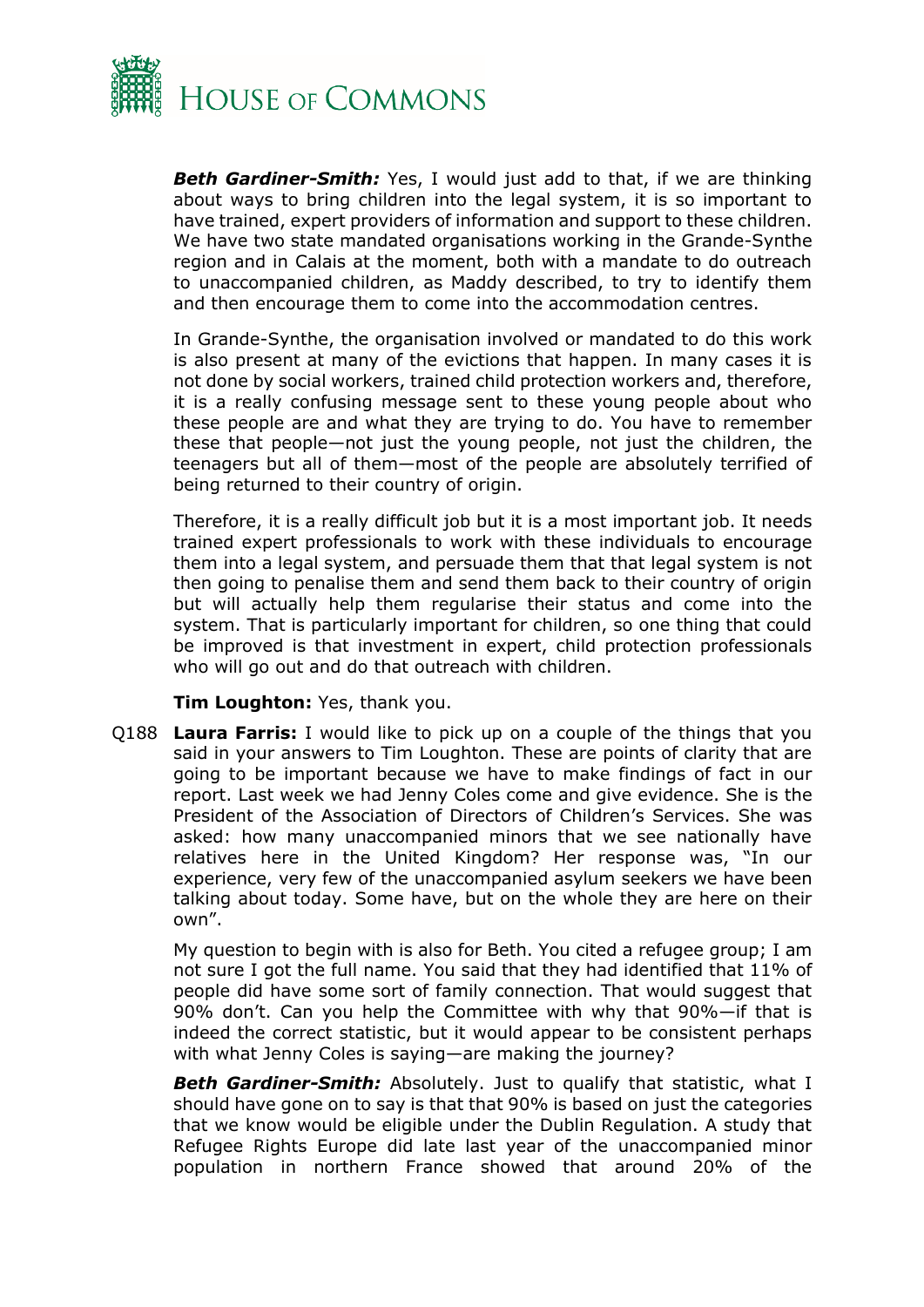

unaccompanied children at that time declared that they had family members, relatives, family connections in the UK, so it is a higher number we suspect and that is consistent—

Q189 **Laura Farris:** Respectfully, it is still quite a big chunk. On the highest figures 80% don't. I am just interested to know why they make the journey on your assessment.

*Beth Gardiner-Smith:* Yes. First, why they make that journey, the dangerous journey, is because there is no safe way to make that trip. That is very factually why they do that. Jenny Coles would see mostly those children without family connections in the UK, you would hope, because there is no safe and legal route for them, particularly now that the Dubs scheme is closed for them to do so. The children that go into the child protection system that are not then reunited with relatives are the ones without families.

But why do they make that journey, more broadly? We deal primarily with children who are seeking family reunion, but what I would say is it comes back to that point about broader family and community links as well. Also there are issues around: they are often under the control of smugglers and that is the destination. Under the journey they have taken they are expected to reach, and that is why they are then taking that dangerous journey so there is a whole—

Q190 **Laura Farris:** Sorry. Would it not be right to say at the point they would come into contact with an organisation like yours or Maddy's they are beginning to speak to helpful people. Why wouldn't you immediately advise them to claim asylum in France? It is a founding member of the European Union. It is a signatory to the European Convention on Human Rights. It has an established system of human rights and immigration law. It is one of the leading liberal democracies. I know you are not lawyers, but why would you not say, "Claim asylum"?

*Beth Gardiner-Smith:* I am not a lawyer, but we are a legal organisation, so the majority of our staff are legal providers. We do.

## Q191 **Laura Farris:** You do?

**Beth Gardiner-Smith:** We do, and absolutely what you would want to do is encourage every child to come into the children protection system, to claim asylum where they are. It is a difficult job and it goes back to what I was saying about needing real expert child protection practitioners who are working with these children, because as I said they are often under the control of smugglers where they are. Some may have family in the UK, as we have discussed. Some may have other community links in the UK, which means that the UK is where they feel that they can rebuild their lives in the context of a community that they know and recognise.

If we are to persuade them to come into the system and not take those dangerous journeys, it needs a lot of effort and a lot of investment by expert professionals and also safe routes. The Dubs tool was a really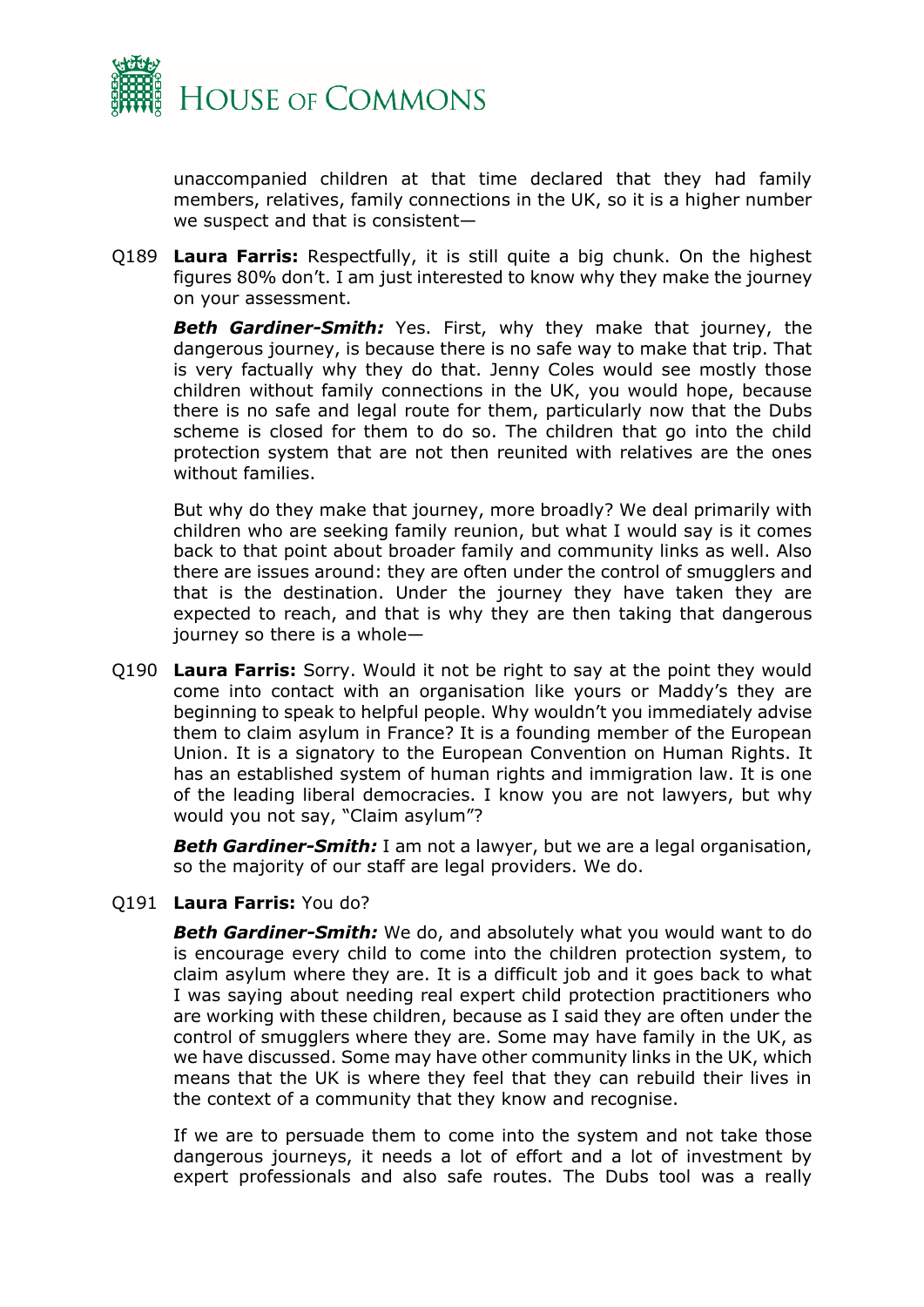

important tool to provide some of those vulnerable children with a way to come to the UK, particularly from camps such as in Greece where we know they are deeply overcrowded, and there are unsanitary and inhumane conditions in many of them.

Q192 **Laura Farris:** I have to be honest: I still do not understand what reason people have in their minds for making the dangerous crossing if they do not have a family connection in the UK. Is it the case that they get provided with misinformation? The other side of the argument is that they are young people who are economic migrants.

It is just difficult to understand; if you do not have a family connection, why you would take the risk of crossing the Channel, when you are in a country where you could claim asylum with a good prospect of getting it, if there isn't some sort of retail offering almost? That the smugglers are saying, "If you get there, X, Y and Z will happen. It is better than France" and that is why they do it.

**Beth Gardiner-Smith:** In many cases it is exactly the opposite. That these children are actually forced into exploitation—

Q193 **Laura Farris:** Do you mind if I put the question to Maddy?

*Maddy Allen:* Just to come in on that. The first point is that I would agree with you there often is misinformation. One of the complex things in this situation—I agree with everything that Beth has said—is that the information is coming from multiple sources. There might be a small number of trained child protection actors on the ground, state mandated or non-state mandated actors. That obviously needs to be increased.

You then have the presence of smugglers or potential trafficking networks. You have peer-to-peer information. You have information from family members or community members, potentially in the UK, potentially in other countries along the route or in country of origin, so you have information coming in from all angles here.

Particularly when you are dealing with children, a lot of the time that peerto-peer information, what children are telling other children, what community leaders within those groups are saying is incredibly powerful and difficult to override I guess. As Beth has said, if people are forced into exploitative situations to make these journeys and are having these journeys facilitated by smugglers there is—

Q194 **Laura Farris:** My final question—and you may not know the answer and do not worry if you don't—is: what is the nature of the misinformation that you think is being provided?

*Maddy Allen:* I am not privy to information that would be provided—

Q195 **Laura Farris:** When you meet young people, they would not tell you. They would only say family connection. They would not tell you any other reason?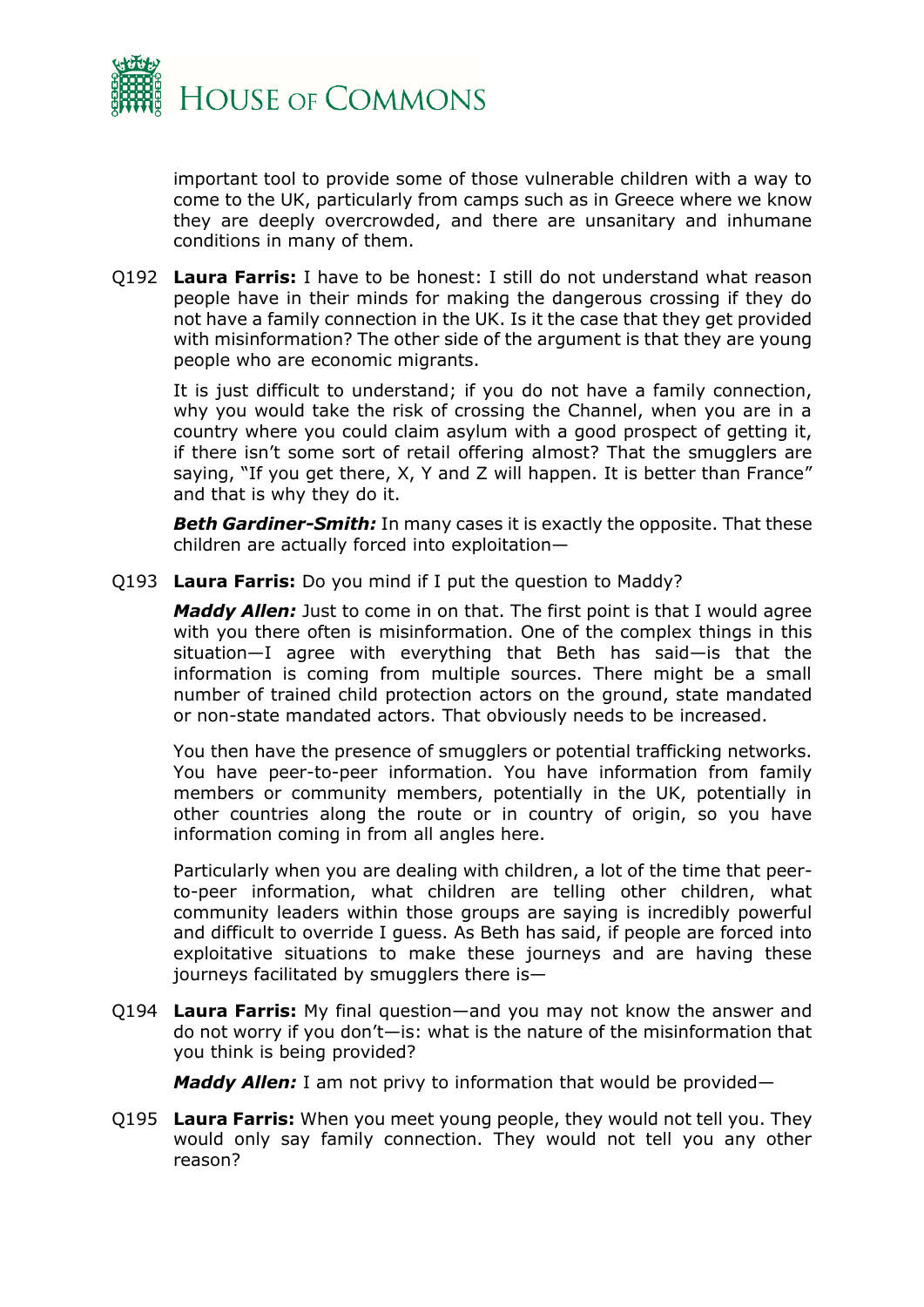

*Maddy Allen:* When I meet young people, a lot of the time they are talking about inhospitable and hostile environments throughout Europe, what their experience has been in detention, in Greece and Italy, throughout the journey that they have made, their experience in France, that they are experiencing really awful conditions in France. A lot of them are speaking English. We are having those conversations in English, so that can be a driver as well in terms of what someone's second language would be. Then they might know people. They might have had friends, community leaders. They know that there are groups of people who they can connect into once they get to the UK.

We also have to keep all of these conversations in perspective. These conversations that we are talking about on the UK-French border are a small proportion of the overall refugee and displaced population across Europe. Not everyone who is coming into Europe has a mission to come to the UK.

Q196 **Chair:** Thank you. Beth, do you have any more points you wanted to add to Laura's question?

**Beth Gardiner-Smith:** The only other thing that I would emphasise again is this idea of a push factor as well, particularly when we are talking about children and what drives them to make that final leg of the crossing. If they have been met with a hostile environment in northern France, if they have been met with actions from state authorities and people that they should be able to trust right across the migration route that they have travelled on, they are just not in a position to want to trust the authorities and to enter into the system without a lot of care and support to do so. It is one of the elements. It is not the only element but it is a really important factor.

Q197 **Chair:** I will bring Adam Holloway in a second just to follow up on that. We are also going to turn shortly to some of the wider issues around the organised crime gangs.

Can I just follow up: you raised the point, Beth, about whether some of the young people were more likely to be vulnerable to exploitation or to what is happening with criminal gangs. Could you just very briefly tell us anything about that, but just in relation to the young unaccompanied asylum seekers? We will come back to the wider issues in a second.

*Beth Gardiner-Smith:* In terms of general figures, the UN estimates that 77% of refugee children and young people travelling along the central Mediterranean route have been subject to quite severe abuse or exploitation. Those are often the children that end up in northern France as well.

In terms of our work and the cases that we work with, we cannot say that there is a single child that we have worked with that has not suffered trauma and isn't in need of specialist support. In a previous evidence session, there was a discussion around whether these children need specialist mental health support. Every single child we have worked with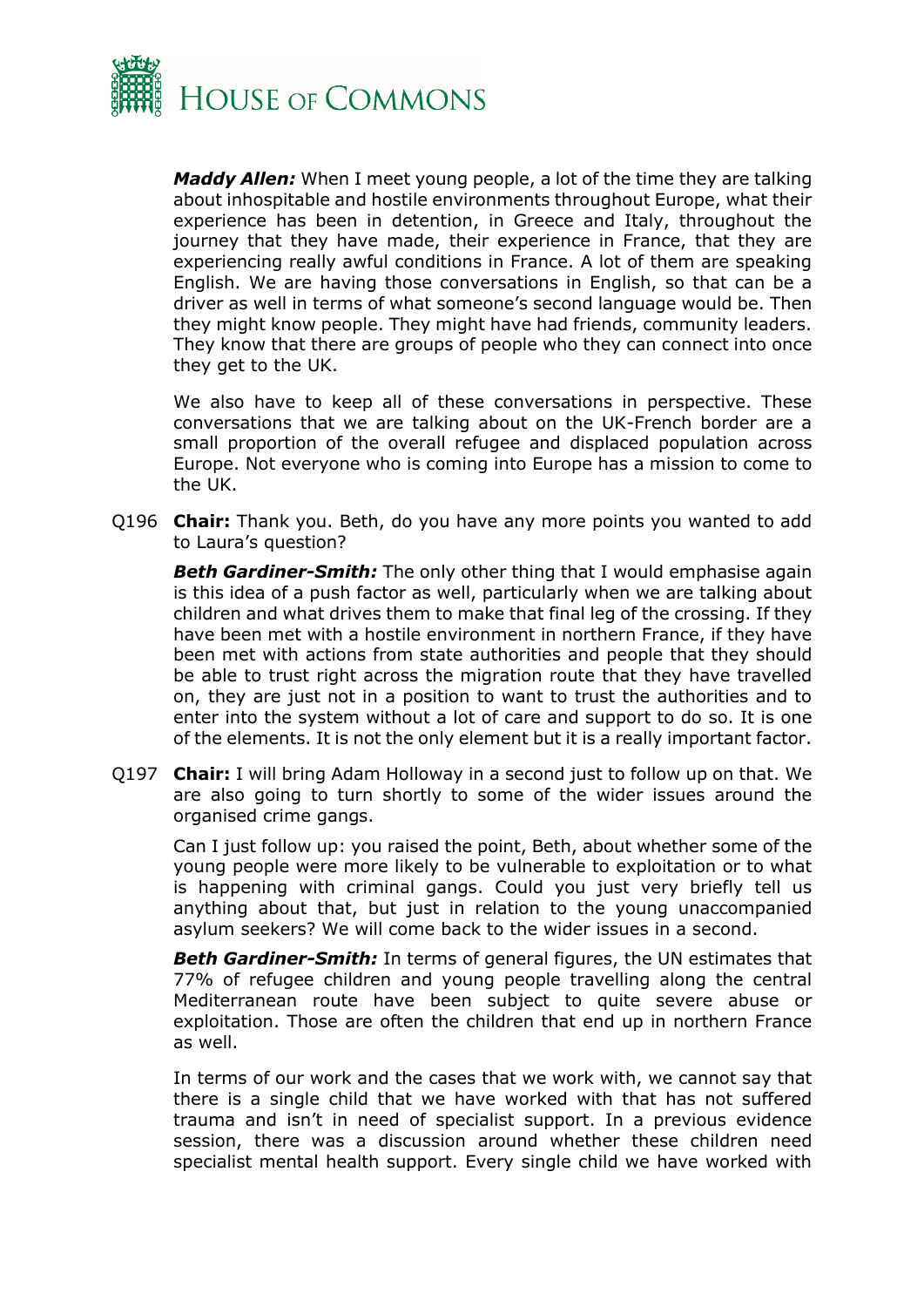

and provided legal assistance to is in need of that support and has experienced trauma.

Q198 **Chair:** In terms of the kind of exploitation or criminal gang exploitation you might see, once those young people have arrived in France what is the kind of thing that you are seeing?

**Beth Gardiner-Smith:** Generally there is sexual exploitation and abuse that is present among unaccompanied children. They will have also often experienced forced labour along the journey as well, but sexual exploitation is something that happens to these children.

*Maddy Allen:* Yes, I would echo that. We see children that are travelling on their own but also young women, if we go slightly broader than just unaccompanied children. Often young women who are travelling alone it is assumed that it is safer that they are with a man. We see really high rates across all of our projects and safe protection houses that we support for women in Europe, high levels of sexual exploitation and abuse.

Also, with unaccompanied children often—particularly on that UK-French border crossing, but wider as well—children that are ending up in situations of debt bondage, whereby they are making the journey across to the UK and having to work in exploitative and illegal conditions once in the UK to pay back the money for that journey.

Q199 **Chair:** How common do you think that is?

*Maddy Allen:* I do not have an exact statistic on that but, anecdotally, I am aware and I have met children who are in those conditions.

**Chair:** Thank you.

Q200 **Adam Holloway:** How does a teenager get to Calais? Are they very enterprising or is it that they are relatively rich in the sense that they have the money to pay the people smugglers to make these very long journeys?

**Beth Gardiner-Smith:** I can attempt to answer that. There are very different levels of a kind of economic profile of young people who make the journey. That is then borne out in the types of journeys that they make and the routes that they take as well. Certainly not every child that we work with comes from a wealthy background.

Q201 **Adam Holloway:** We were told by someone from the National Crime Agency a couple of weeks ago that the vast majority of people, when they arrive in the UK, have no pocket litter, in the sense that they have no identity. Their phones will be wiped of anything that would give any clues to their back story. Why do you think that is?

*Beth Gardiner-Smith:* Many different reasons. First, we are talking about young people. All teenagers I know lose things constantly, and that is no different if you are a young refugee. The journeys that they have taken and the manner in which they have left their country often means that they have not left with documentation. In addition to that, unfortunately, what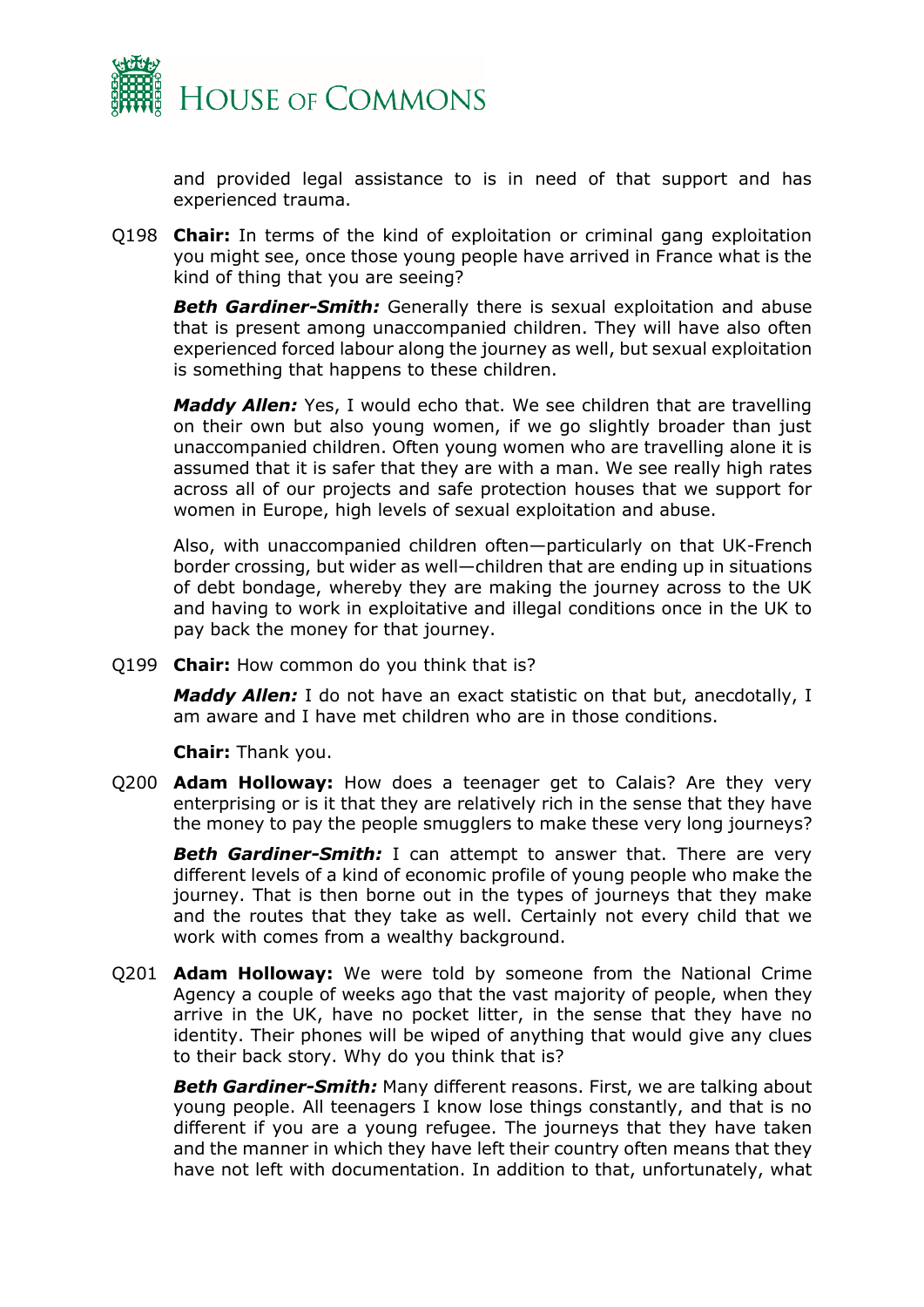

we have seen is when they reach Europe sometimes it can be the authorities that take that documentation away from them, if they do have it.

For instance, to give you one example of a young person that we are assisting, who is currently on Lesbos, who lost all of his documentation in the fire in Lesbos. He called us the next day. He said, "How on earth am I going to reach my family in the UK now? I don't have any documents". He was absolutely distraught.

Because of the journeys that they take, because they are young people, because they are children they will often not have the full suite of documentation that means that they can present themselves and their identity immediately. That is why the work that we do is often very difficult, to try to piece together the documentation of these children and also to make sure that we can verify the family link in the UK and other parts of Europe.

Q202 **Adam Holloway:** One of the things that Maddy's impressive organisation does to help people is to charge their mobile phones. Why is there nothing on their phones, according to the National Crime Agency?

*Maddy Allen:* Yes, as you have stated it is really critical. While people are making these dangerous journeys having a phone and having a charged, working phone is often a lifesaving way for people to be able to call for emergency support.

As Beth has said, a lot of people are not carrying their documentation but also one of these reasons that we see is that there is real fear of being returned to their country of origin. Also, a lot of people have been in the system for a long time, have been bouncing around Europe for a long time and have claimed asylum in multiple countries, been rejected and may have their fingerprints elsewhere. The real fear when arriving in the UK and obviously we know that this is something that happens—is that people are returned through the Dublin procedures to another country where they would have their—

Q203 **Adam Holloway:** May I ask you both, what percentage of the population of, say, Iran or Afghanistan would you like to help get asylum in the UK?

**Beth Gardiner-Smith:** In what respect? Do you mean those who are currently in Afghanistan or Iran?

Q204 **Adam Holloway:** Just say hypothetically that tens of thousands of people came from a relatively safe part of Afghanistan—Herat, say—and got to Calais. What percentage of those would you wish to get asylum in the UK?

*Beth Gardiner-Smith:* I would wish that every individual would have their asylum claim properly assessed to determine whether they were in need of humanitarian protection or not, whether that be in northern France hopefully they would not make that dangerous journey across the Channel and they would stay in France and claim asylum—or whether that be in the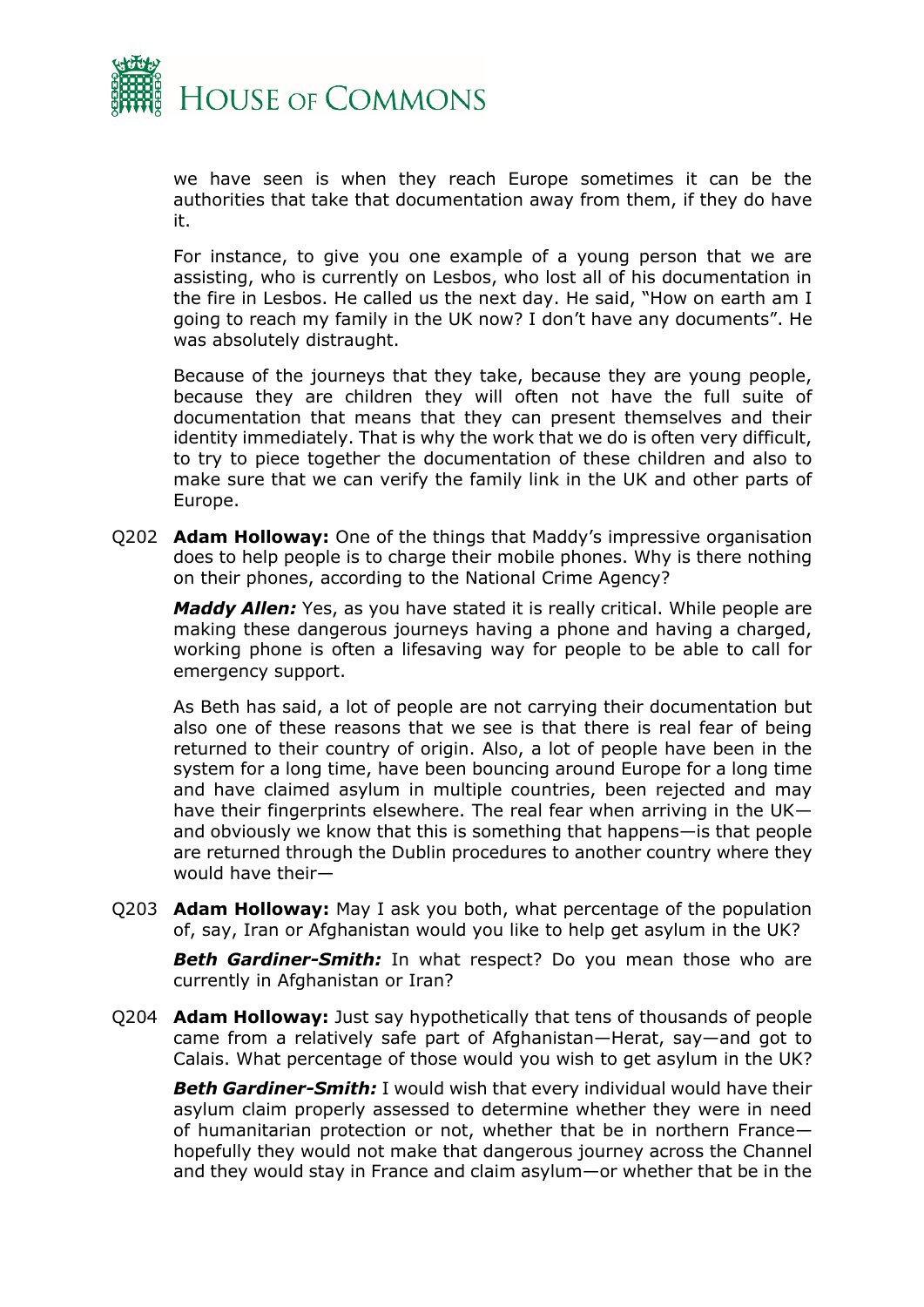

UK because that is what the refugee convention asks of us and that is what we are signed up to do. It is not about—

Q205 **Adam Holloway:** Yet throughout this session you have referred to these people as refugees.

*Beth Gardiner-Smith:* Yes. It is not for us. We do not determine somebody's asylum status, so it is not for us to determine whether they are in need of humanitarian protection or not.

Q206 **Adam Holloway:** Just a final question, Chair. Would your energy be better spent helping people in real need, in poorer or unstable or war torn countries, rather than helping relatively wealthy people who have paid large amounts of money to travel across safe countries, in order to reach illegally their country of choice? In a way, it makes a mockery of our asylum laws and my constituents who have come to the UK legally.

**Beth Gardiner-Smith:** I do not think where a person lives determines whether they are in need of support or not; I think it is about their vulnerability and their specific circumstance. The reality is that we have unaccompanied children in northern France currently who are in urgent need of protection and support to enter the legal process, to reunite with family in some cases, and to access a place where they can rebuild their lives. Certainly, the proximity to the UK of those children and the fact that they wish to make a dangerous journey to the UK actually increases the importance of some of us providing that support.

*Maddy Allen:* I would just jump in to echo that it is not an either/or situation in terms of where support is needed. This is clearly a very complex situation that requires a global response to both why people are leaving their countries of origin and to support people while they are on those journeys.

For us as Help Refugees we are primarily providing emergency humanitarian assistance to the population of people that are living in northern France, are homeless, are rough sleeping. As with any homelessness outreach service that you would have here in the UK, we provide blankets, water and food. These are very basic services that we strive to have a wraparound approach with more specialist support, whether it is legal information, trying to get people into accommodation, it requires a multifaceted approach.

**Adam Holloway:** They are refugees, not economic migrants. Okay.

Q207 **Andrew Gwynne:** Thank you both for giving evidence today. Earlier you outlined to the Chair and to other members some of the current conditions in northern France. I am particularly interested in looking in a bit more detail at your experience of the response of the French authorities.

Maddy, you talked about the dispersal of people over a wider geographic area and the securitisation measures driving people to the beaches. We have heard that Covid-19 has made conditions worse for migrants in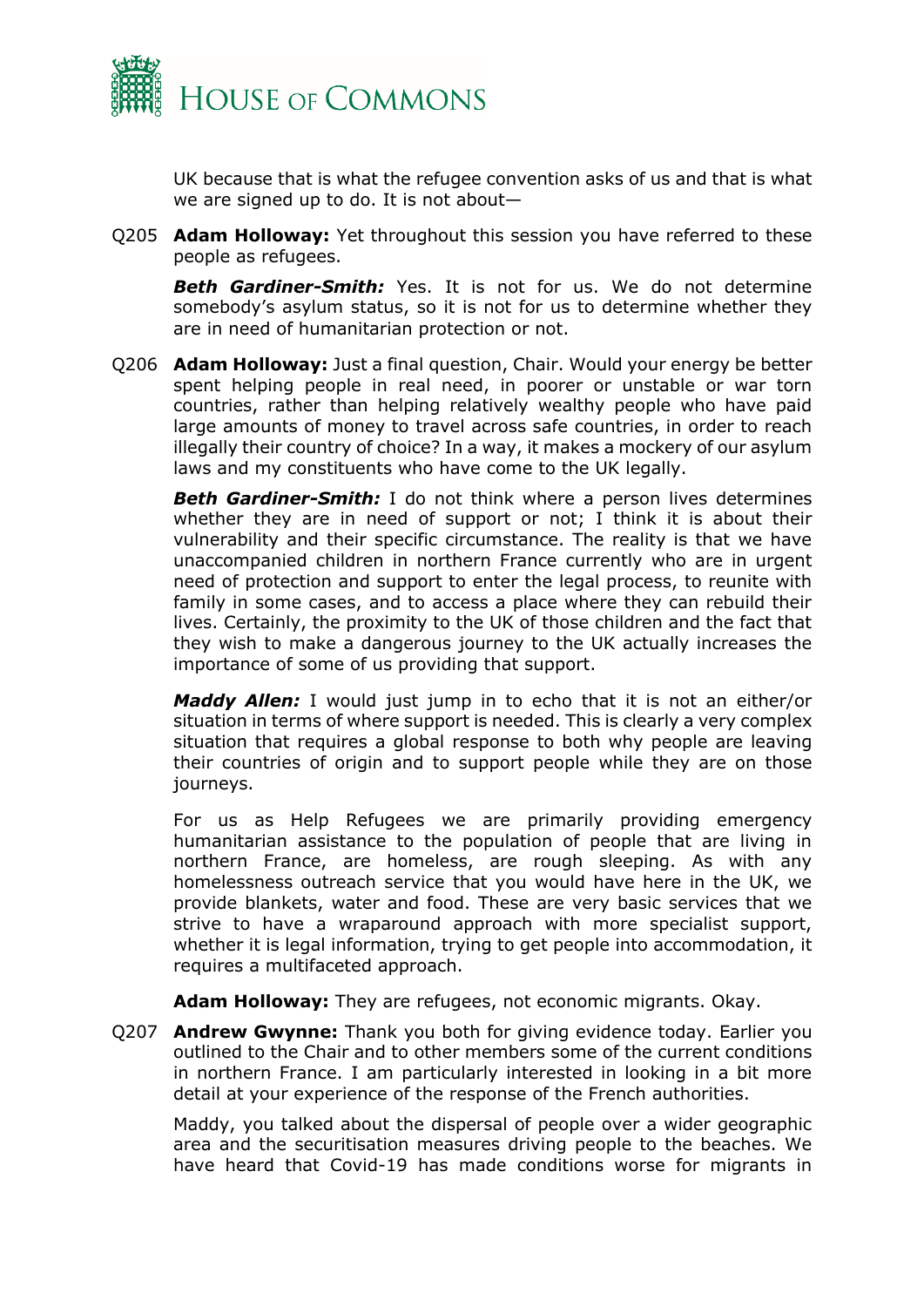![](_page_18_Picture_0.jpeg)

northern France, supermarkets reportedly turning migrants away, the police removing their tents. Is this what you have seen and what is your assessment of the physical conditions that people are currently living in?

*Maddy Allen:* Thank you, Andrew. These conditions are unbearable. They are completely inhospitable and have deteriorated dramatically. If we look at the period during Covid—and I have already spoken about the lack of access to water and sanitation provisions—the UK operates a detention regime in northern France. They have continued to operate those four short-term holding facilities in northern France contrary to international public health advice during the coronavirus pandemic.

These evictions and really heavy-handed police presence is disproportionate to the number of people who are living on the ground, living in these camps. The number of evictions—we are talking multiple times a day often with the use of chemical agents involved, where arrest is used. There is a policy of exhaustion, continually displacing displaced people, scattering them far along the coast, ironically making it far harder to police any groups that are around, the removal and confiscation of bedding, arbitrary arrest, removing people's tents and taking people's documents—as we have already discussed—and smashing of people's phones.

We have evidence and testimony from people of continual police brutality. The Home Secretary herself said that the people in France are arriving and saying that they are fleeing racist conditions. They are experiencing treatment that is tantamount to psychological abuse by the authorities and this is continuing.

Q208 **Andrew Gwynne:** In dispersing the problem, making it more difficult to police, opens up the opportunities for criminal gang exploitation. What evidence do you have that the French authorities are adequately tackling that side of the equation?

*Maddy Allen:* We know that there are organised crime gangs that operate in this area. Everyone who is living outside is incredibly vulnerable to exploitation. It is not as simple, when we dismantle these complex webs, of how these organised crime gangs work. I do not doubt that there are joint collaborative forces from both the UK and French authorities working on this but it is not as simple as one individual making money from another individual. It is also not as simple as criminalising any person who is involved.

A lot of the people who are wrapped up in these webs are also very vulnerable themselves and are being exploited to have to make money for regular crossings in the absence of safe and legal routes of passage. We see that the conditions on the ground and the heavy securitisation of the border leaves a wide, open space for this exploitation. There is a direct correlation between the intensity and frequency of police operations and evictions that we have seen over the last three years with the level of risk that people are willing to take when making these crossings.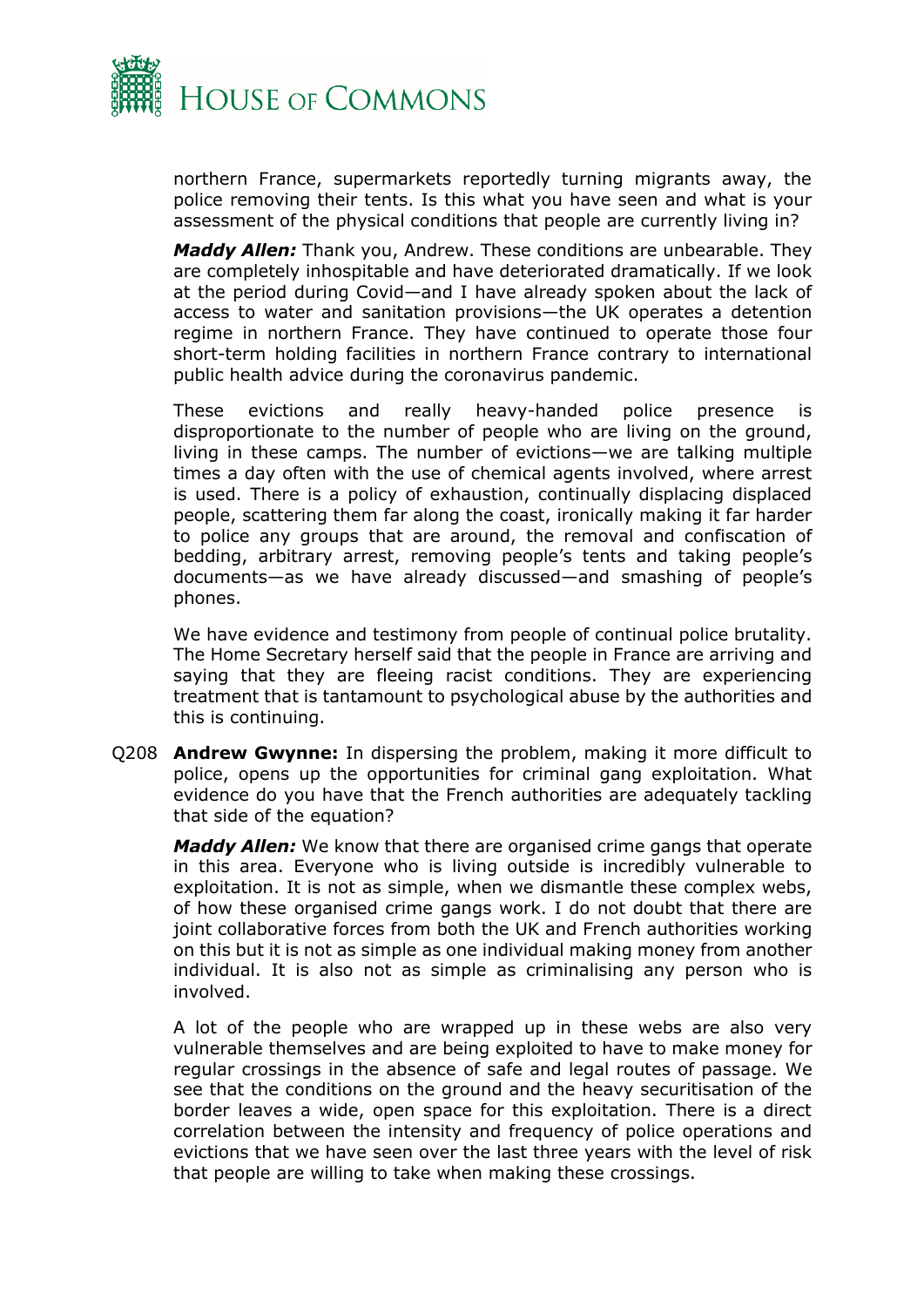![](_page_19_Picture_0.jpeg)

Q209 **Andrew Gwynne:** Beth, you talked about the fixation points to find unaccompanied children. It is worrying what you said about their dispersal now and the potential for them to fall into the control of smugglers. These are safeguarding issues. Separate to the actual applications within France, what measures are the French authorities currently taking to safeguard unaccompanied children?

*Beth Gardiner-Smith:* There is outreach within the Calais area by FTDA, which is the state-mandated authority, on a daily basis to identify children to try to encourage them to come into the state protection system. But we know that still there are unaccompanied children living outside of that protection system.

In terms of other issues within the system that add to the problems here, because the procedures are devolved to each department we see quite differing levels of protection and procedures across from Grande-Synthe in the north department to Calais, for instance, and that mirrors right across France.

You have one process in Calais that may be working okay but then you have a completely different process in Grande-Synthe and the north, where these smaller settlements are, where you see some real systemic issues around the number of child protection actors there are, the number of legal guardians there are. We routinely have issues trying to find a legal guardian to be appointed to a child who is in the protection process. It is just one of the key stages to apply for asylum or to apply for a family reunion request.

It is devolved to departments, the child protection procedures, and that does also create issues in terms of the support to children that is provided.

Q210 **Andrew Gwynne:** There is a bit of frustration throughout the general public, and I do not know whether it is a misperception that they have and a myth that we have to debunk or whether it is factual and things need to change on the ground. But with the heavy-handed tactics that we heard of today by the French authorities with the dispersal, potentially pushing people into the hands of the organised criminals, it does seem that there is a degree of the French authorities washing their hands of the problem.

What evidence do you have that the French authorities are actively encouraging people—not just minors but adults—to claim asylum there, which are the actual rules of the game? Do you have evidence that they are actively encouraging people to claim asylum in France?

*Maddy Allen:* It is minimal and there is a failing of the French authorities. Specifically, if we are looking at when people—the police have a responsibility to signal children—I know we are not just talking about children—to the state if they come into their care. We have evidence that that does not always happen. That is not always the case.

In terms of the adult population, there is no presence of French authorities; there are no legal teams on the ground, there is no widely available legal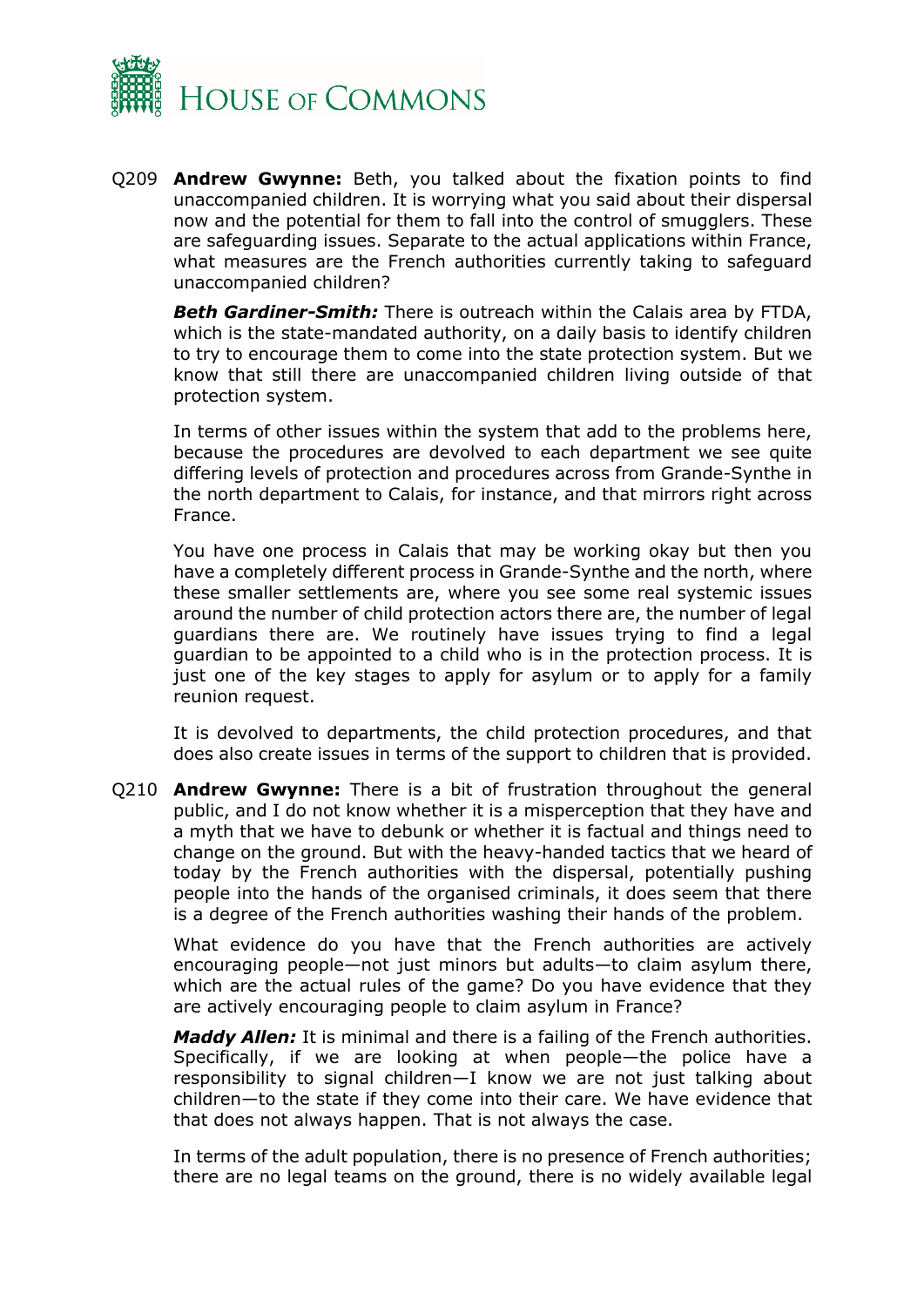![](_page_20_Picture_0.jpeg)

information or legal advice that is available to people to explain the French asylum system. Just touching back briefly on conditions, the European Court of Human Rights is making the French Government pay damages this year to three people who have gone through degrading treatment as a result of being within the French asylum system. This is not a superfunctional system.

I know ours also in the UK has a lot to be desired, but the French system a lot of the people who are sleeping outside in Calais and Dunkirk tonight have claimed French asylum. Some people will be waiting for accommodation for up to six months. They are sleeping outside while they are in this process because there is a real backlog with access to accommodation. During that process—we are about to head into another dark, horrible, difficult winter—it leaves people again open to be able to make those crossings. People become more desperate and will attempt to make those crossings to the UK in the absence of protection in France.

Q211 **Dame Diana Johnson:** I wanted to go back to a point that you made, Beth, when you were being asked about why children were travelling to the United Kingdom and you said that some of them were under the control of smugglers and the UK is the destination. There is a route that those children have been on using smugglers or human traffickers to get them to the UK. What would you think about the percentage of those children crossing in these small boats who may not want to be in the UK but that is where the smugglers are bringing them to?

**Beth Gardiner-Smith:** I could not give you a percentage on that. I do not have a figure.

**Dame Diana Johnson:** But do you think it is a large number or do you think it is just a few of the children that are arriving in the UK?

*Beth Gardiner-Smith:* I do not think all of the children trying to reach the UK are doing it completely unwittingly or unknowingly, no. A lot of the children in northern France have a clear desire to come to the UK and it is for the reasons we discussed; they are complex reasons, family, extended family, community links, language. It is those reasons.

Q212 **Dame Diana Johnson:** Can you just help me to understand? If a children is travelling from some of the countries that you have talked about, is it that they are part of or are being transported by smugglers for the whole of the route or are they using multiple smugglers to get through the different countries? Then when they get to northern France, are they then using a different organised crime or smuggling operation to get them across? Or is it all connected up?

**Beth Gardiner-Smith:** In many cases it is multiple different links across the route. It is not one destination that you get on at one point and you arrive at the other point: absolutely not. It is a multiple of different actors, some of whom may themselves be under exploitation, so it is a very complex route and process.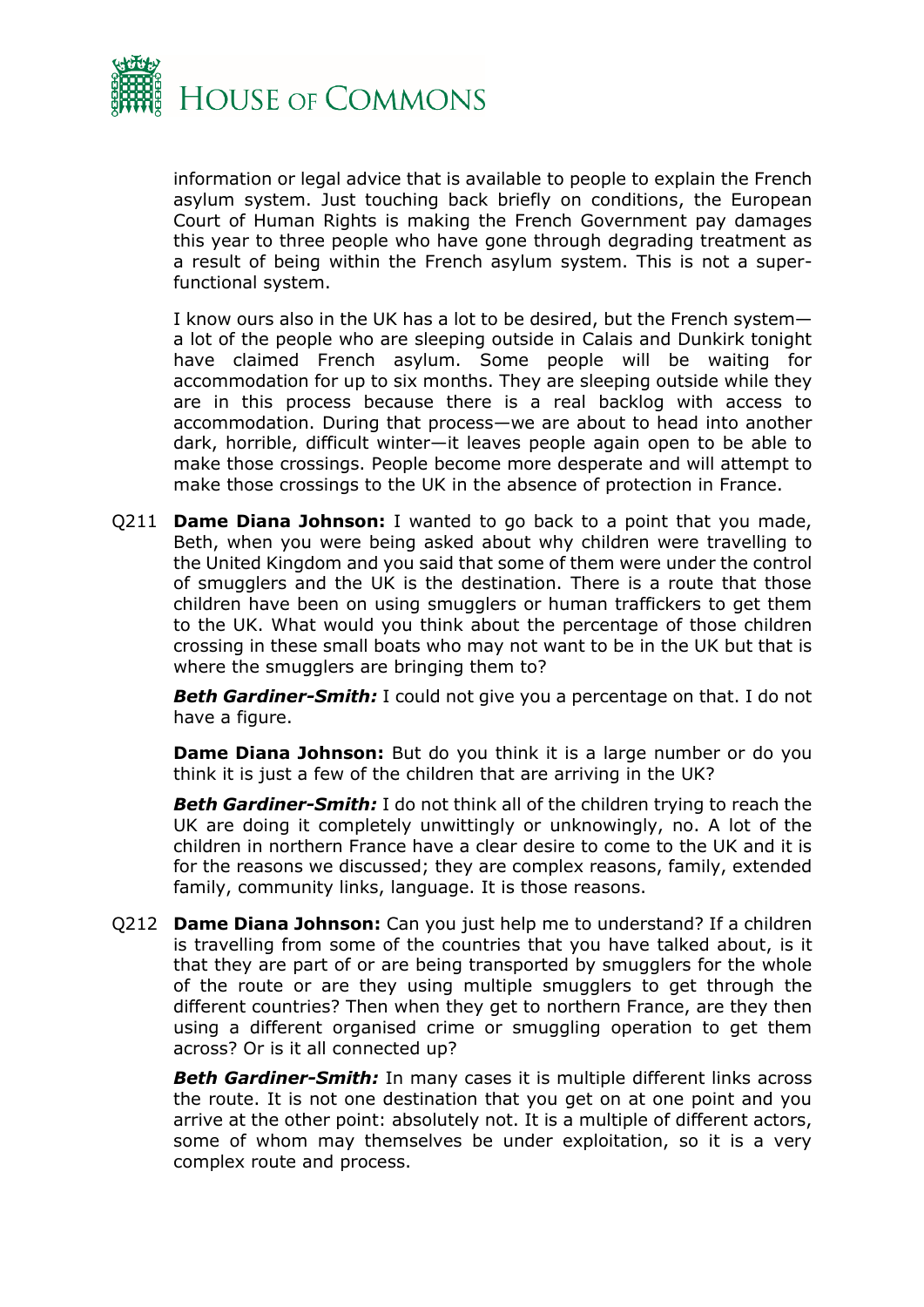![](_page_21_Picture_0.jpeg)

Q213 **Dame Diana Johnson:** Are you able to tell us anything about how payment is made? If it is not end to end, if there are multiple actors in this, how do children, particularly, and adults as well, make payment? How does that work?

*Beth Gardiner-Smith:* The children that we work with, when we work with them, are not doing that because they are in the legal process so we do not ask many of those questions. But I do know the exploitation is sometimes a factor and a feature of these journeys and essentially part of the payment.

Q214 **Dame Diana Johnson:** You are saying sexual exploitation, sexual abuse could be part of what children have to do in order to move along through countries. Is there anything you would like to add to that, Maddy?

*Maddy Allen:* Not at this stage, no. I would also not be privy to that information but—even someone from the National Crime Agency previously gave evidence on this—it is an incredibly complex web. They are having to try to detangle it right back from people's country of origin, and it is not a simple hierarchal structure.

Q215 **Dame Diana Johnson:** Can you say something, Maddy, the migrants you are dealing with, what their views are about having to use smugglers or people traffickers? Do they talk to you about that and tell you how they feel?

*Maddy Allen:* I don't ask questions around how people or why people are crossing when primarily they are there to provide assistance on the French side. One of the key issues, people are forced into these incredibly vulnerable and often exploitive situations and it is through lack of other options. If we look at the increase in risk that people are willing to take, at the UK-French border there have been numerous deaths over recent years and just look to at a small number of those deaths that have happened in the last year. One was a man who died attempting to swim to the UK with a lifejacket made of plastic water bottles; one in August last year was a woman who fell out of a dinghy; obviously just last month a young man died while trying to get to the UK with spades instead of oars in his boat.

Look at the type of risk that people are willing to take along those journeys and often undertaking them themselves through the complete absence of safe and legal routes of passage. It sounds like a stuck record but there is nothing enticing about making that crossing to the UK. Once you are stood on a French beach—I have stood on many beaches in Calais and Grande-Synthe—and there is nothing enticing about that bit of water. But we have to think about what would initiate that journey and the level of desperation and lack of other options that would be available at that stage.

Q216 **Dame Diana Johnson:** We have heard some evidence in previous sessions that these people who are smuggling migrants to the UK, on the whole, are fulfilling their contract and there is not abuse or anything untoward, they are doing what they are being paid to do. Do you think that is right?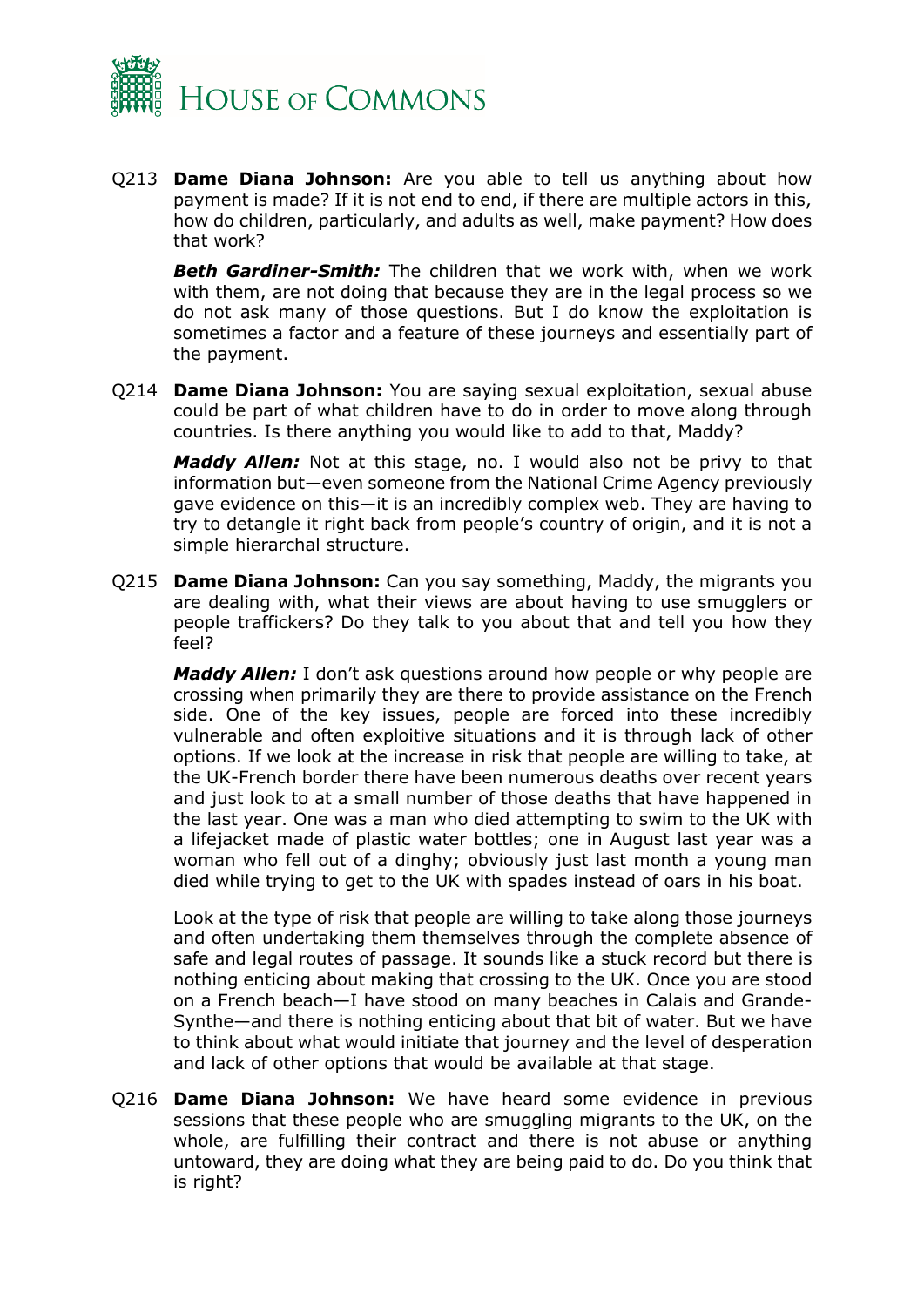![](_page_22_Picture_0.jpeg)

*Maddy Allen:* Whenever a vacuum is opened up with the absence of a legal alternative, where there is money to be made, people will make money. Human beings are enterprising in this way. That gap for exploitation is absolutely huge among forced displacement and migration.

**Beth Gardiner-Smith:** I can't give you representative figures, but we know from our work and the young people that we have assisted—not talking necessarily about northern France but just about the route that these children take—we often come across cases where there has been forced labour involved at a certain point in their journey, and other forms of exploitation and also sexual exploitation along the route.

I would not say that is the majority of cases in terms of sexual exploitation but it is a factor. I quoted you figures before from the UN about the vulnerability and the experience of unaccompanied children across the Mediterranean and Central Mediterranean route to differing forms of abuse and exploitation.

Q217 **Ms Diane Abbott:** Earlier our witnesses said something that I thought was interesting. There have been particular circumstances that caused the rise in people crossing the Channel in small boats. But what our witnesses said was when a new route like that is established, even when the initial circumstances that caused it have changed, that route becomes established and continues. Is it realistic to say that Her Majesty's Government can eliminate these crossings by small boats across the Channel?

**Beth Gardiner-Smith:** I would hope they could. We do not want to see people crossing by boat. I am not sure it is realistic without a serious investment in many of the things that we have talked about: more support on the ground in northern France, more support to get people into the system and more safe and legal options for people to be able to come to the UK in limited circumstances. I don't believe it is realistic at this point.

*Maddy Allen:* I would also hope that these crossings can stop, as I have just explained, from the deaths that we have seen in recent years. This is an incredibly dangerous journey but realistically, as the Home Office and their French counterparts at the Ministry of Interior strive to make this route unviable, blocking access to beaches, increasing securitisation, making further investments, there is probably a number of options that could play out, particularly if we look with a post-1 January, end-of-the-Brexit-transition-period lens on it.

First, people will begin to make these crossings from further afield. We are already seeing this and it is going to spread out further up and down the coast. That will directly result in an increase in deaths in the water because you are crossing a larger body of water to make that journey.

Secondly, and I am not in a position to be able to pre-empt any Brexit negotiations, but dependent on customs regulations or any bilateral agreements that are in place, any blockages at the port as freight traffic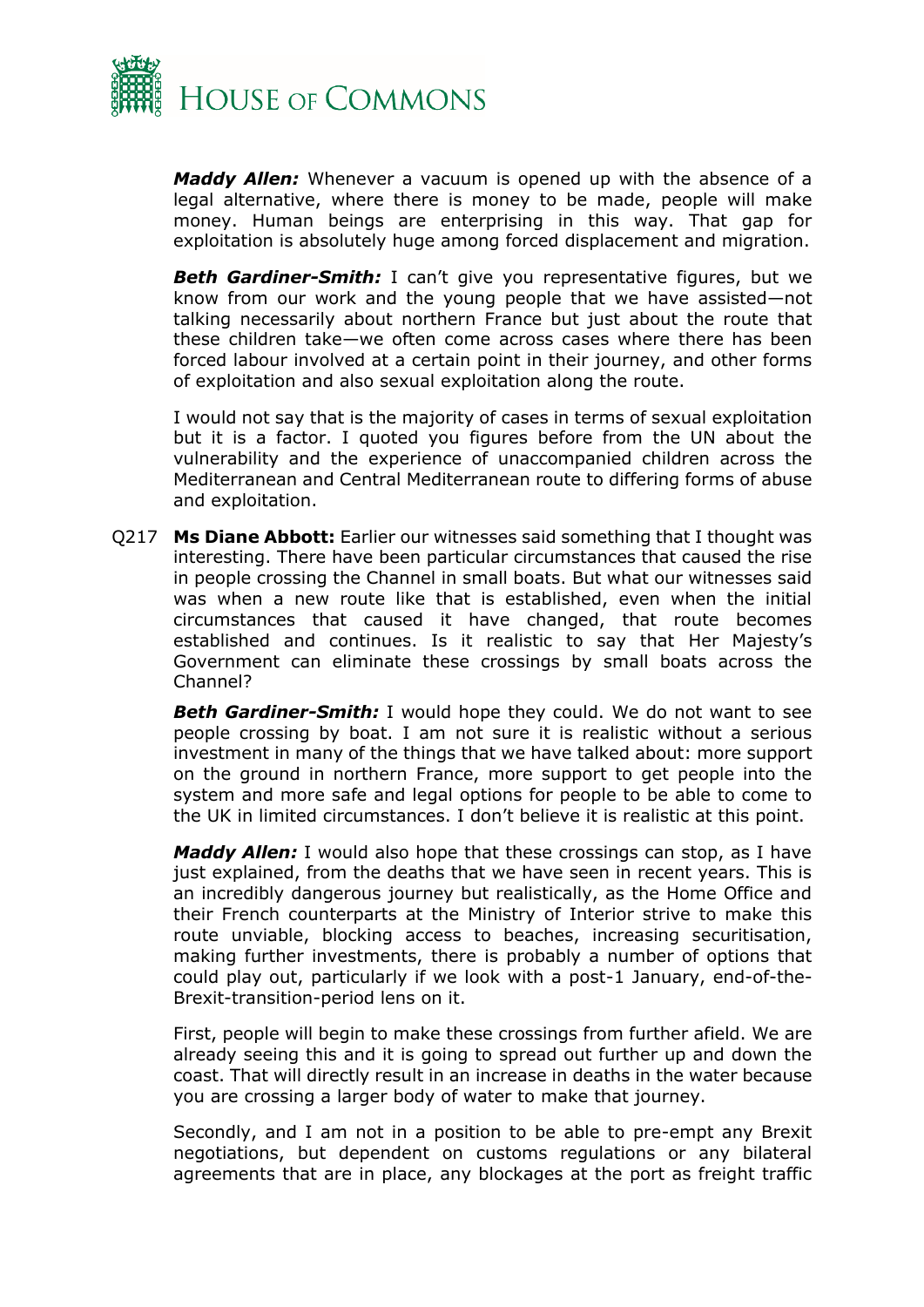![](_page_23_Picture_0.jpeg)

increases, how that is processed, will have an impact on how people are crossing. It sounds like a very simple thing; we have discussed weather today. Discussing traffic is another one. How traffic operates around that port has an impact on how people make that journey.

Thirdly, we will see people making more dangerous routes. I would remind all members today of the 39 people who lost their lives in a lorry just last October. That journey came through northern France but then onwards to Ireland and through to the UK. We will start to see different and more dangerous routes created if, as we have already seen, other existing established routes start to close down.

Q218 **Ms Diane Abbott:** Beth, just to pick up on the point of what happens at the end of the year. Obviously one of the things is the Dublin Regulation will cease to apply. Safe Passage has been reported as saying that international asylum law is not an effective substitute for existing family reunion provisions. What would be an effective substitute?

*Beth Gardiner-Smith:* We need to see a replacement mechanism international multilateral agreement with Europe that would replace Dublin. Our family reunion rules or our immigration rules would currently we have worked out from the cases that we support, 95% of the cases that we support would be problematic when it comes to our immigration rules, that is probably many of them would not be eligible. All 95% of those cases will then have no legal way of reuniting with family in the UK.

It is a serious impact that having no deal would have and it has to be in agreement with the EU. It has to be consistent across the EU. We do not believe it is sufficient just to have bilateral agreements with France and other countries or just simply amend our domestic legislation, although that is important. The reason for that is this is an end-to-end process. The way that Dublin works currently, it is absolutely critical that you have obligations on the sending country—France or Greece—and also on the UK to work together to co-operate within certain very specific timeframes to reunite children with their family or other family members with their family.

If you just leave the obligation on the UK or on the child to do that, which is what would happen under our immigration rules currently, that we suspect will result in many children just simply losing access. We want to see a replacement, we want to see an agreement reached with the EU and it is not sufficient, in our opinion, just to fall back on domestic legislation.

Q219 **Ms Diane Abbott:** If we fall back on domestic legislation then the majority of children will lose access?

**Beth Gardiner-Smith:** Yes. Under our assessment of the cases that we work with, yes, absolutely. That is because of the categories of family members that they are seeking reunion with in the UK and also the legal status of that family member. Many of the children that we reunite with family members are reuniting with, say, a British citizen rather than a refugee. Currently the only option may be for them to use the refugee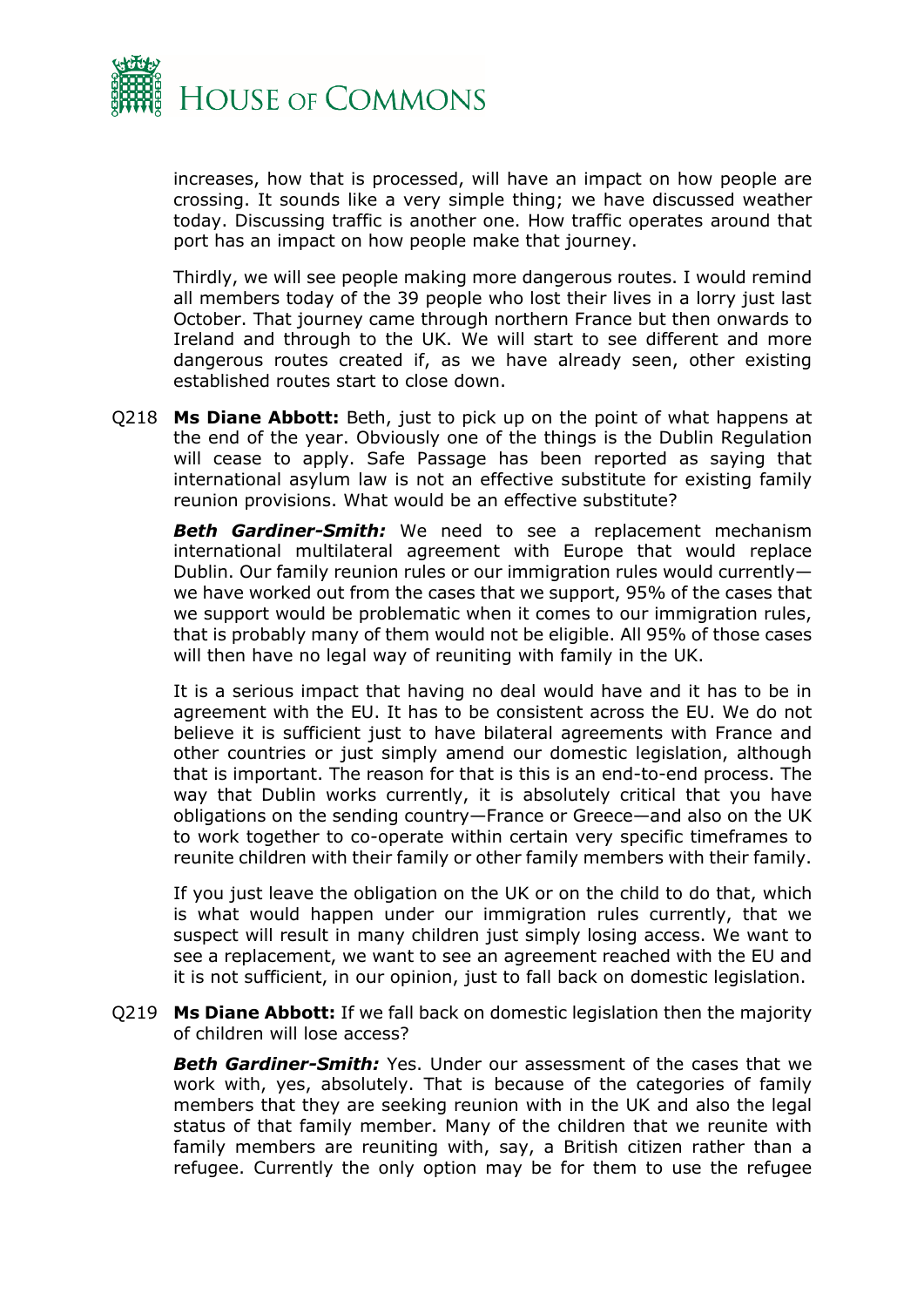![](_page_24_Picture_0.jpeg)

family reunion routes, but you have to have refugee status in the UK to sponsor that child and reunite with that child. There are multiple factors but, yes, we believe the vast majority of children would lose that safe and legal route overnight.

Q220 **Ms Diane Abbott:** The Committee has heard that in 2019 one reason young people are risking the Channel crossing is because of the delays in negotiating family reunion. In your experience, how long does that process take and what difference would it make if the process could be sped up? How could you speed it up?

*Beth Gardiner-Smith:* Covid has had an impact in terms of delays, obviously. It has had quite an extraordinary impact and resulted in a child absconding last week from a shelter. There are systematic delays in the system and in the process. They are improving but there are still delays in the Dublin process.

Unfortunately, we have recently seen the Home Office introduce new guidance around Dublin that we believe is a step backwards when it comes to making this work effectively and efficiently. Without going into too much detail around that, some of the things that that guidance now says include that if a decision cannot be made within the two-month deadline then the Home Office should simply just reject that application out of hand because they have not met the deadline.

Under the Dublin Regulation currently, if you do not make a decision within that two-month deadline of receiving an application for family reunion the responsibility for that child defaults to you. But in an effort not to take responsibility for those children with family here, the guidance suggests that they should dismiss that application out of hand and require another application to be made.

There is sufficient guidance at the moment in the Dublin system that the UK has. We think there are significant improvements that can be made to that guidance that would then speed up and make more effective that process.

Q221 **Ms Diane Abbott:** Just recently the Home Secretary was complaining about activist lawyers. Is it the lawyers that your organisation works with that she is talking about?

**Beth Gardiner-Smith:** I very much hope not. I am not a lawyer myself but I am extremely proud to work with the legal professionals that I do. They are deeply committed to providing access to legal support and justice for the very vulnerable people that we work with. Yes, they are activists in the sense that they are actively seeking every opportunity to support these children and to provide them with access to safe and legal routes. But that is about it.

**Chair:** We are going to run a few minutes over—we were due to finish at 12.00—so that Stuart McDonald can ask his questions, if that is okay.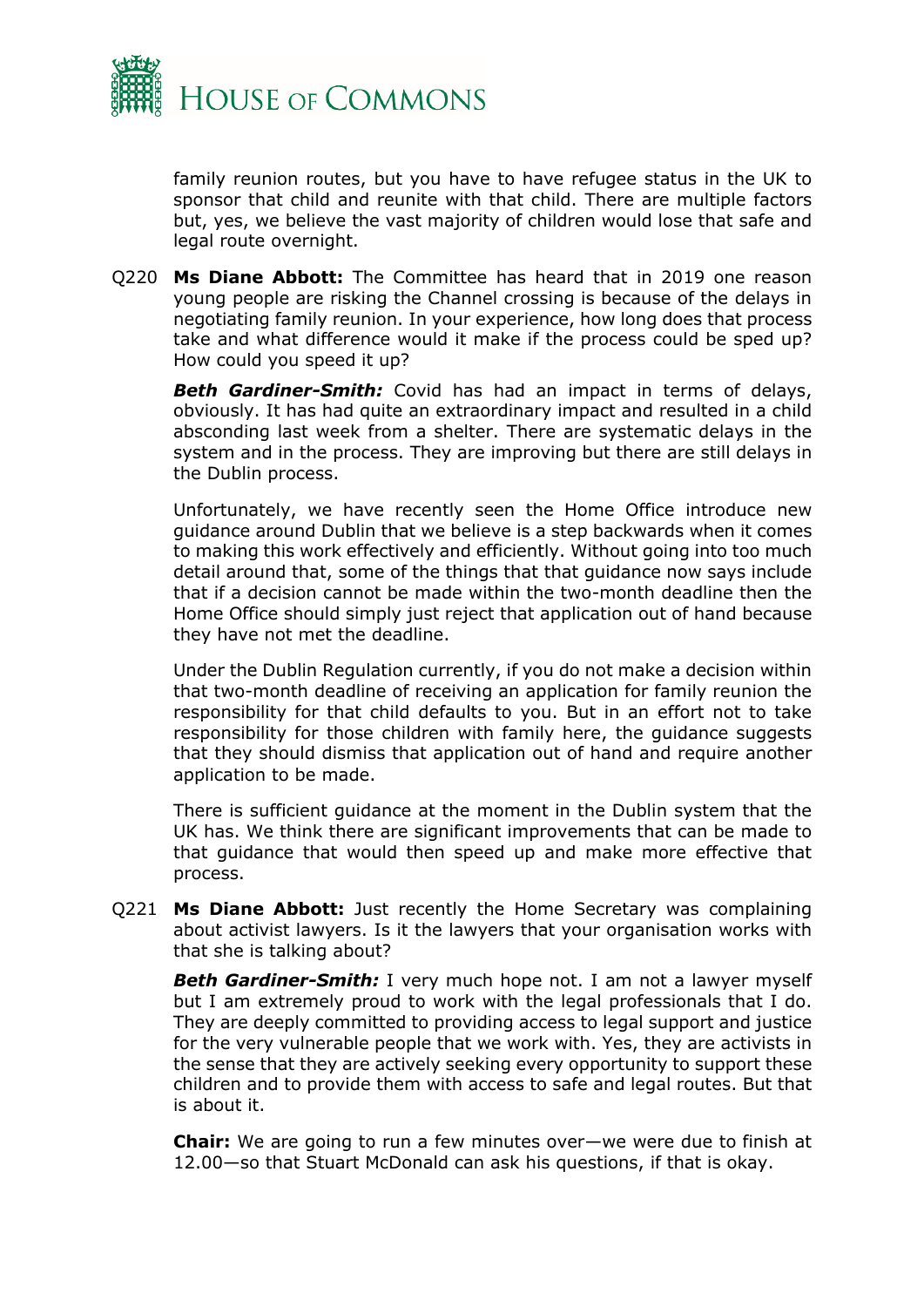![](_page_25_Picture_0.jpeg)

Q222 **Ms Diane Abbott:** Quickly, to give Maddy a chance, is it your activist lawyers that the Home Secretary is talking about?

*Maddy Allen:* Again, the Home Secretary is talking about lawyers that we work very closely with and are very proud to work very closely with. These are people who are defending fundamental human rights, which should not be up for debate, and are ensuring that people can have fair access to the justice system.

Q223 **Stuart C McDonald:** You have explained why a multilateral successor to the Dublin Regulation is so important but is it not looking an increasingly unlikely prospect? Obviously there were questions about the UK Government's commitment to negotiating that but it now appears that the European side does not see this as part of the negotiations at all. Have you had any discussions or made any representations to the European side of negotiations as well?

*Beth Gardiner-Smith:* Yes, and it is very disappointing to hear that news. We are often critical of the UK Government and the Home Office's approach to this issue. But we can also be critical of how the EU is acting in this as well. Yes, it does appear that currently there is no appetite to deliver a mandate to the Commission to negotiate on this issue. We believe privately that the French is very keen to see that happen but there are other countries across Europe who are not or simply see it as not an important issue. Therefore there is disagreement among the EU member states on this.

Q224 **Stuart C McDonald:** Why would some countries not want it to happen?

*Beth Gardiner-Smith:* I simply do not know. Across Europe we have seen an increasingly divergent approach to the issues of migration and in refugee protection unfortunately. We are seeing states take a very differing view in relation to location and support for refugees. There are some countries that take a very hard-line view on this.

Q225 **Stuart C McDonald:** If the worst comes to the worst and there is no multilateral arrangement, what is it we have to look to, to try to at least avoid the worst outcomes?

**Beth Gardiner-Smith:** It is critical to put something in UK legislation at least because currently UK legislation is deficient; 95% of our cases would not have eligibility under our current rules. We have to provide that protection within our domestic laws absolutely and then continue to seek an agreement with the EU on this issue, in view of that.

Q226 **Stuart C McDonald:** Maddy Allen, do you want to come in on any of that?

*Maddy Allen:* Beth is definitely the expert in relation to family reunion, but we are losing time basically. I am sure as all members are aware, we are deeply concerned that the time window is running out for multilateral agreements to be able to be made. But to comment briefly on the global resettlement scheme that the UK has pulled together and combined all of our existing resettlement schemes into, this is an impressive thing to exist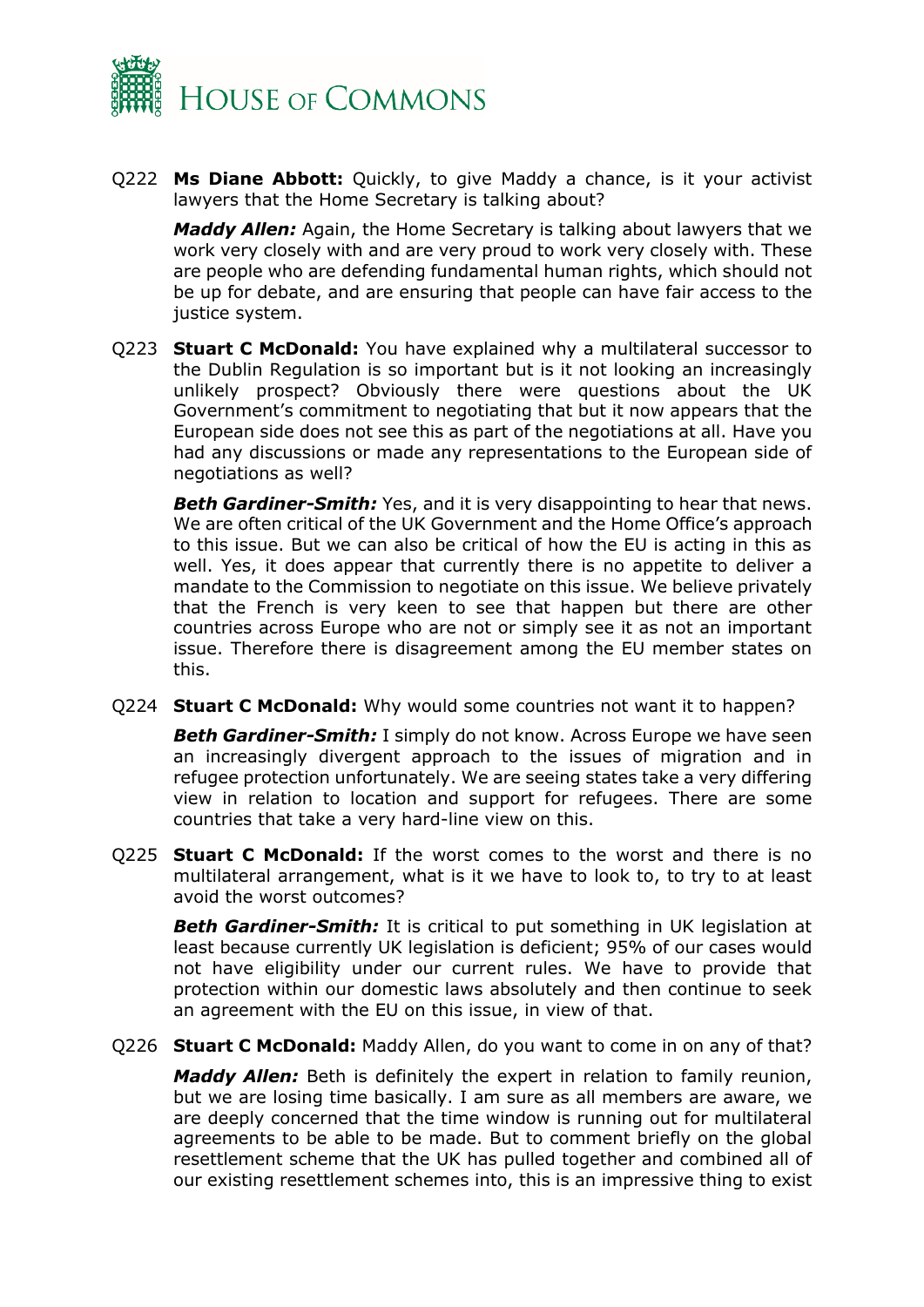![](_page_26_Picture_0.jpeg)

in the UK and something we should be proud of but it is something that instantly needs expanding and needs securing.

There is no predicted figure of how many people will go through that resettlement scheme in 2021. There is no commitment specifically to unaccompanied children and how those transfers will work and also specific commitment for transfer from within other member states.

We need to look at how the existing resettlement schemes have worked, where the failures and gaps have been over the last few years and ensure that we are working with teams on the ground. I am thankful to be able to give evidence today to be able to ensure that there are sufficient legal routes in place moving forward.

Q227 **Stuart C McDonald:** The global resettlement scheme is very welcome but it must make life very difficult for all the partners involved in making that work if you do not have any information about its long-term future. Has the Home Office given any indication about when it will make an announcement about the programme's future?

*Maddy Allen:* Not that we are aware of at the moment. We have very limited information about how this programme is running and also obviously the reality of that is on the ground when we are talking, as we have spoken about many times during this session today, how information is shared and the importance of correct legal information and legal advice.

This has to be coming straight from Government to the people that are able to distribute it on the ground, whether that is through to UNHCR in camps in Greece, or grassroots and civil society organisations that we are supporting on the ground. We have to have that information ahead of time to be able to make those routes viable and work.

Q228 **Stuart C McDonald:** You both also made a point of case for Dubs and the beneficial impact of that scheme, including and encouraging people to get into the system in France. Looking back at how it operated in practice, what would you flag up as having worked particularly well and what were the challenges involved in it? For example, did Dubs itself work fast enough with the capacity issues, were there resourcing issues, and how could we learn from that experience?

**Beth Gardiner-Smith:** The UK was attempting to do something that had not been done before in Europe, in recent memory at least—obviously we had the Kindertransport 80 years ago—so in that respect you have to understand that it was a new process that had to be set up from scratch. That was going to take a little bit of time.

The problems were that the guidance was changed. At first the guidance for the scheme was very restrictive, then it broadened it out to mean that more children qualified. We saw huge delays then in the effective communication with that and the setting up of the process that would effectively identify children who could be eligible and bring them through to the point of transfer.